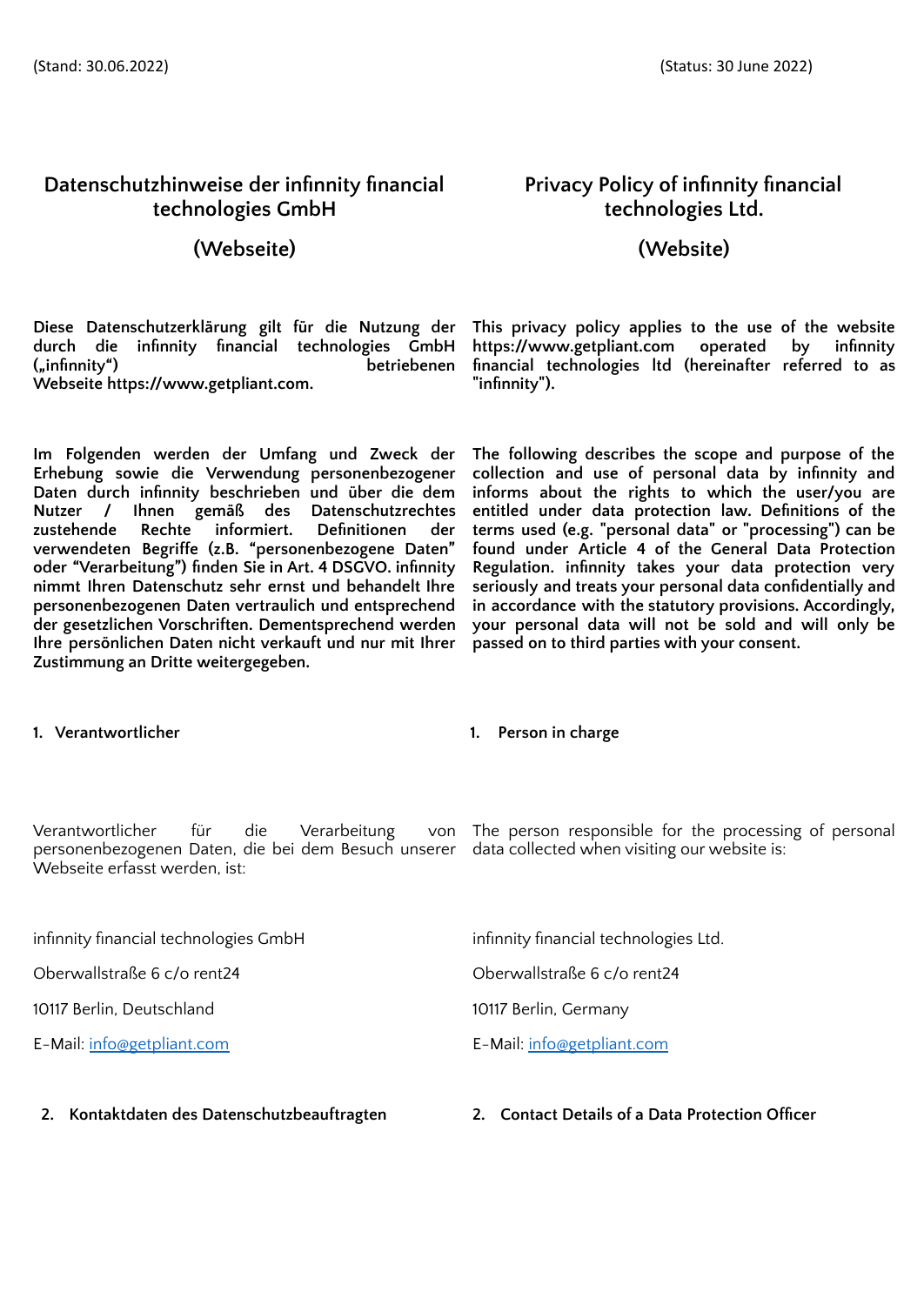Unser Datenschutzbeauftragter steht Ihnen gerne für Auskünfte zum Thema Datenschutz unter folgenden Kontaktdaten zur Verfügung:

Our data protection officer is available to provide you with information on the issue of data protection under the following contact details:

| datenschutz nord GmbH               | datenschutz nord GmbH               |
|-------------------------------------|-------------------------------------|
| Kurfürstendamm 212                  | Kurfürstendamm 212                  |
| 10719 Berlin                        | 10719 Berlin                        |
| E-Mail: office@datenschutz-nord.de  | E-Mail: office@datenschutz-nord.de  |
| Web: www.datenschutz-nord-gruppe.de | Web: www.datenschutz-nord-gruppe.de |

### **3. Nutzungsdaten zu statistischen Zwecken 3. Usage Data for Statistical Purposes**

Wenn Sie unsere Webseite besuchen, speichern wir auf Grundlage von Art. 6 Abs. 1 lit. f DSGVO temporär sogenannte Nutzungsdaten. Die Nutzungsdaten verwenden wir zu statistischen Zwecken, um die Qualität unserer Webseite zu verbessern. Wir verwenden diese Informationen außerdem, um den Aufruf unserer Webseite zu ermöglichen, zur Kontrolle und Administration unserer Systeme sowie zur Verbesserung der Gestaltung der Webseite. Diese von uns verfolgten Zwecke stellen zugleich das berechtigte Interesse im Sinne von Art. 6 Abs. 1 lit. f DSGVO dar. Der Datensatz besteht aus:

- dem Namen und der Adresse der angeforderten Inhalte,
- dem Datum und der Uhrzeit der Abfrage, eine eine eine the date and time of a request,
- 
- dem Zugriffsstatus (Inhalt übertragen, Inhalt nicht gefunden),
- der Beschreibung des verwendeten Webbrowsers und des Betriebssystems,
- dem Referral-Link, der angibt, von welcher Seite Sie auf unsere gelangt sind,
- der IP-Adresse des anfragenden Rechners, die so verkürzt wird, dass ein Personenbezug nicht mehr herstellbar ist.

When you visit our website, we temporarily store so-called usage data on the basis of Article 6(1)(f) of the General Data Protection Regulation (DSGVO). We use the usage data for statistical purposes to improve the quality of our website. We also use this information to enable you to access our website, for the control and administration of our systems and for improving the design of the website. These purposes that we pursue also represent the legitimate interest within the meaning of Article 6(1)(f) of DSGVO. The data set consists of:

- the name and address of a requested content,
- 
- der übertragenen Datenmenge, ette amount of data transferred,
	- the access status (content transferred, content not found),
	- the description of the web browser and operating system used,
	- the referral link, which indicates the page from which you came to our website,
	- the IP address of a requesting computer, which is shortened so that a personal reference can no longer be established.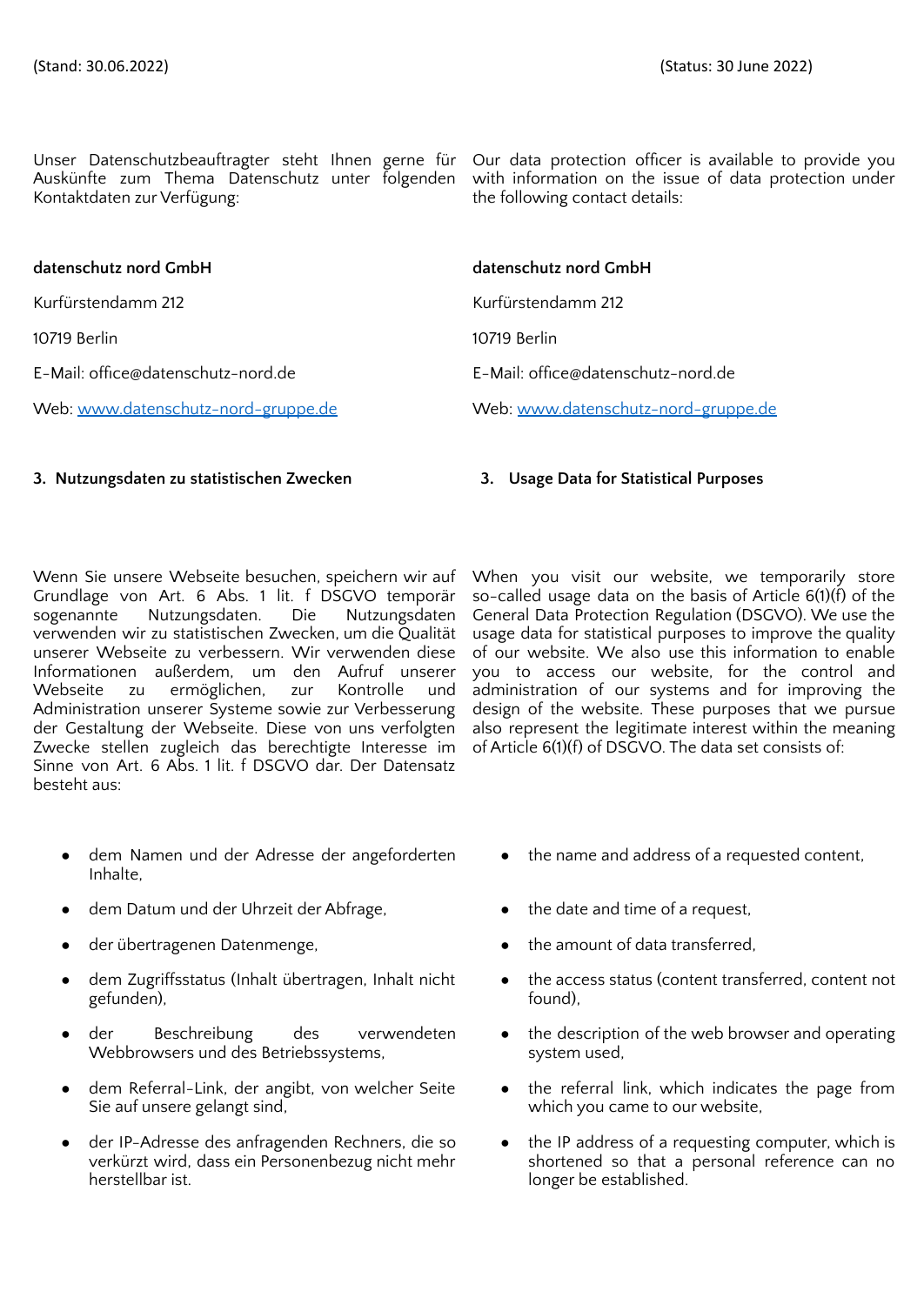ausgewertet.

### **4. Datensicherheit 4. Data Security**

Um Ihre Daten vor unerwünschten Zugriffen möglichst umfassend zu schützen, treffen wir technische und organisatorische Maßnahmen. Wir setzen auf unseren Webseiten ein Verschlüsselungsverfahren ein. Ihre Angaben werden von Ihrem Rechner zu unserem Server und umgekehrt über das Internet mittels einer TLS-Verschlüsselung übertragen. Sie erkennen dies in der Regel daran, dass in der Statusleiste Ihres Browsers das Schloss-Symbol geschlossen ist und die Adresszeile mit https:// beginnt.

### **5. Erforderliche Cookies 5. Required Cookies**

Auf unseren Webseiten setzen wir Cookies ein, die zur Nutzung unseren Webseiten erforderlich sind. Cookies sind kleine Textdateien, die auf Ihrem Endgerät gespeichert und ausgelesen werden können. Man unterscheidet zwischen Session-Cookies, die wieder gelöscht werden, sobald Sie ihren Browser schließen und permanenten Cookies, die über die einzelne Sitzung hinaus gespeichert werden. Wir nutzen diese erforderlichen Cookies nicht für Analyse-, Tracking- oder Werbezwecke. Teilweise enthalten diese Cookies lediglich Informationen zu bestimmten Einstellungen und sind nicht personenbeziehbar. Sie können auch notwendig sein, um die Benutzerführung, Sicherheit und Umsetzung der Seite zu ermöglichen. Wir nutzen diese Cookies auf Grundlage von Art. 6 Abs. 1 lit. f DSGVO.

Sie können Ihren Browser so einstellen, dass er Sie über die Platzierung von Cookies informiert. So wird der Gebrauch von Cookies für Sie transparent. Sie können Cookies zudem jederzeit über die entsprechende Browsereinstellung löschen und das Setzen neuer Cookies verhindern. Bitte beachten Sie, dass unsere Webseiten dann ggf. nicht angezeigt werden können und einige Funktionen technisch nicht mehr zur Verfügung

Die genannten Protokolldaten werden nur anonymisiert The aforementioned log data are only evaluated anonymously.

In order to protect your data from unauthorized access as extensively as possible, we take technical and organisational measures. We use an encryption process on our websites. Your details are transferred from your computer to our server and vice versa via the Internet using TLS encryption. You can usually recognise this by the fact that the lock symbol is closed in the status bar of your browser and the address line begins with https://.

We use cookies on our websites, which are necessary for the use of our websites. Cookies are small text files that are stored on your terminal device and can be read. A distinction is made between session cookies, which are deleted as soon as you close your browser, and permanent cookies, which are stored beyond the individual session. We do not use these necessary cookies for analysis, tracking or advertising purposes. In some cases, these cookies only contain information on certain settings and are not personally identifiable. They may also be necessary to enable user navigation, security and implementation of the site. We use these cookies in accordance with Article 6(1)(f) of the DSGVO .

You can set your browser to inform you about the placement of cookies. This makes the use of cookies transparent for you. You can also delete cookies at any time using the appropriate browser settings and prevent new cookies from being set. Please note that our web pages may then not be displayed and some functions may no longer be technically available. In addition, we also use technically non-required cookies on our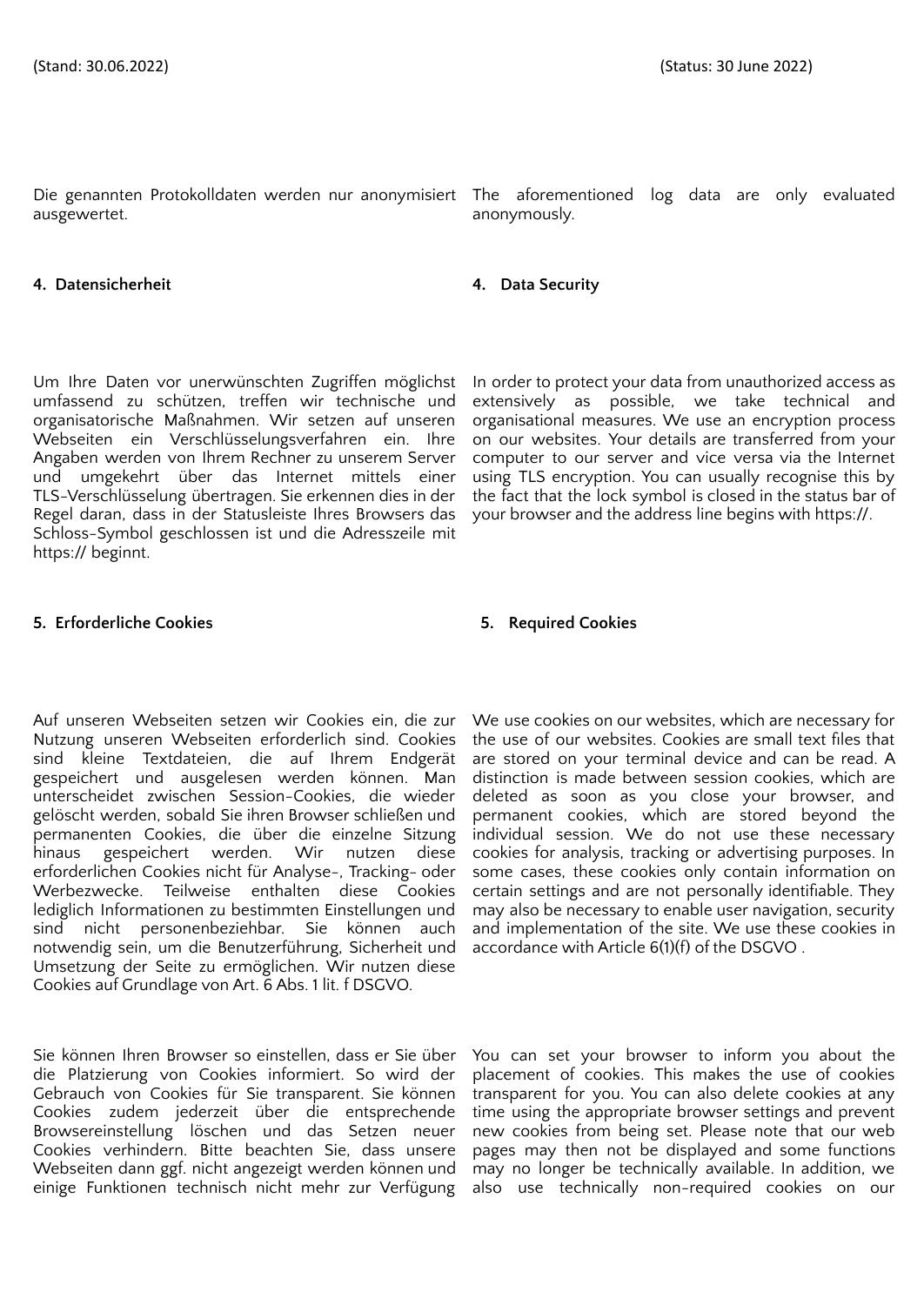stehen. Darüber hinaus setzen wir auf unserer Webseite website. We advise you of the use of these cookies auch technisch nicht-erforderliche Cookies ein. Zum separately below. Einsatz dieser Cookies weisen wir Sie im Folgenden gesondert hin.

### **6. Cookie-Einwilligung mit Usercentrics 6. Cookie Consent with Usercentrics**

Unsere Webseite nutzt die Cookie-Consent-Technologie von Usercentrics, um Ihre Einwilligung zur Speicherung bestimmter Cookies auf Ihrem Endgerät einzuholen und diese datenschutzkonform zu dokumentieren. Anbieter dieser Technologie ist die Usercentrics GmbH, Rosental 4, 80331 München, Webseite: <https://usercentrics.com/de/> (im Folgenden "Usercentrics"). Wenn Sie unsere Webseite besuchen, werden folgende personenbezogene Daten an Usercentrics übertragen:

- Ihre Einwilligung(en) bzw. der Widerruf Ihrer Einwilligung(en)
- 
- 
- 
- Zeitpunkt Ihres Besuchs auf der Webseite **•** Time of your website visit

Des Weiteren speichert Usercentrics ein Cookie in Ihrem Browser, um Ihnen die erteilten Einwilligungen bzw. deren Widerruf zuordnen zu können. Rechtsgrundlage für die Verarbeitung der Daten ist Art. 6 Abs. 1 lit. c DSGVO. Der Einsatz von Usercentrics erfolgt, um die gesetzlich vorgeschriebenen Einwilligungen für den Einsatz von technisch nicht-notwendigen Cookies einzuholen und die entsprechenden Einwilligungen nachzuweisen (vgl. Art. 7 Abs. 1, Art. 5 Abs. 2 DSGVO). Ziel ist es, die Präferenzen unserer Nutzer zu kennen und entsprechend umzusetzen sowie diese zu Nachweiszwecken zu dokumentieren).

Our website uses cookie consent technology from Usercentrics to obtain your consent to the storage of certain cookies on your terminal device and to document this in accordance with data protection law. The provider of this technology is Usercentrics Ltd, Rosental 4, 80331 Munich, Germany, Germany, Germany, Germany, Germany, Germany, Germany, Germany, Germany, Germany, G website: <https://usercentrics.com/de/> (hereinafter referred to as "Usercentrics"). When you visit our website, the following personal data is transferred to Usercentrics:

- Your consent(s) or the revocation of your consent(s)
- Ihre IP-Adresse Your IP address
- Informationen über Ihren Browser **•** Information about your browser
- Informationen über Ihr Endgerät **about 1988** Information about your terminal device
	-

Furthermore, Usercentrics stores a cookie in your browser in order to be able to allocate the consent granted to you or its revocation. The legal basis for the processing of the data is Article 6(1)(c) of the DSGVO . Usercentrics is used to obtain the legally required consents for the use of technically non-essential cookies and to provide evidence of the corresponding consents (cf. Article 7(1), Article 5(2) of the DSGVO ). The aim is to understand the preferences of our users and to implement them accordingly, as well as to document them for verification purposes.

### **7. Webseitenanalyse 7. Website Analysis**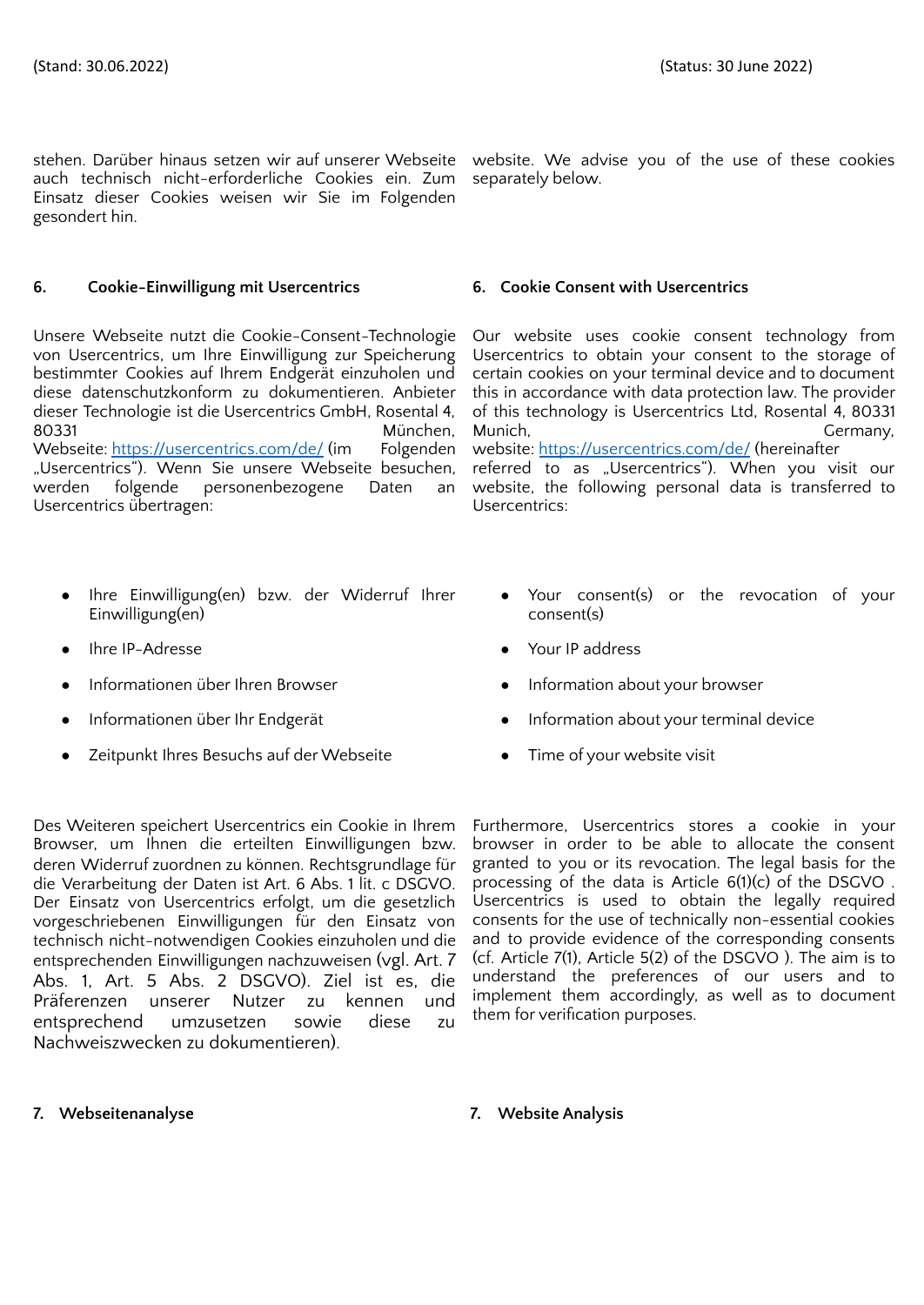Zur bedarfsgerechten Gestaltung unserer Webseiten verwenden wir Webanalysetools. Die Datenverarbeitung erfolgt auf Grundlage Ihrer Einwilligung gemäß Art. 6 Abs. 1 lit. a DSGVO bzw. § 15 Abs. 3 S. 1 TMG, sofern Sie Ihre Einwilligung über unser Cookie-Banner abgegeben haben. Sie können Ihre Einwilligung jederzeit mit Wirkung für die Zukunft widerrufen.

### *Wie funktioniert das Tracking? How does the tracking work?*

Die eingesetzten Webanalysetool-Anbieter erstellen für uns Nutzungsprofile auf Grundlage von Pseudonymen. Die erstellten Nutzungsprofile dienen der Analyse des Besucherverhaltens und werden zur Verbesserung und bedarfsgerechten Gestaltung unseres Angebots ausgewertet. Hierzu werden permanente Cookies auf Ihrem Endgerät gespeichert und von uns ausgelesen. Darüber hinaus ist es möglich, dass wir Wiedererkennungsmerkmale für Ihren Browser oder Ihr Endgerät abrufen (z.B. mithilfe von Trackingpixeln oder sog. Browser-Fingerprints). Auf diese Weise sind wir in der Lage, wiederkehrende Besucher zu erkennen und als solche zu zählen.

Nachfolgend finden Sie eine Übersicht der Drittanbieter, mit denen wir zu Analysewecken zusammenarbeiten. Sofern die Daten in diesem Rahmen außerhalb der EU bzw. des EWR verarbeitet werden, machen wir Angaben zum angemessenen Datenschutzniveau. Im Hinblick auf Anbieter aus den USA kann aufgrund der Verarbeitung in den USA kein angemessenes Datenschutzniveau angenommen werden. Es besteht das Risiko, dass Behörden auf die Daten zu Sicherheits- und Überwachungszwecken zugreifen, ohne dass Sie hierüber informiert werden oder Rechtsmittel einlegen können. Bitte beachten Sie dies, wenn Sie sich dazu entscheiden, Ihre Einwilligung in unsere Nutzung der Webanalysetools abzugeben.

We use web analytics tools to tailor our websites to your needs. Data processing is based on your consent in accordance with Article 6(1)(a) of the DSGVO or § 15(3)(1) of the German Telemedia Act, if you have given your consent via our cookie banner. You can revoke your consent at any time with effect for the future.

The web analytics tool providers that we use create usage profiles for us based on pseudonyms. The usage profiles created are used to analyse visitor behaviour and are evaluated in order to improve and design our offer in line with requirements. For this purpose, permanent cookies are stored on your terminal device and read by us. In addition, it is possible that we retrieve recognition features for your browser or terminal device (e.g. with the help of tracking pixels or so-called browser fingerprints). In this way we are able to recognise returning visitors and count them as such.

*Welche Drittanbieter nutzen wir in diesem Rahmen? Which third-party providers do we use in this context?*

Below you will find an overview of the third-party providers with whom we cooperate for analysis purposes. If data is processed outside the EU or EEA in this context, we provide information on the appropriate level of data protection. With regard to providers from the USA, no adequate level of data protection can be assumed due to processing in the USA. There is a risk that authorities may access the data for security and surveillance purposes without you being informed or having any legal recourse. Please keep this in mind if you choose to give your consent to our use of web analytics tools.

| Google (USA)           | Weitere<br>Informationen | Google (USA)                  | You can find more<br>information<br>about |
|------------------------|--------------------------|-------------------------------|-------------------------------------------|
| Tool: Google Analytics | zur<br>Verarbeitung      | <b>Tool:</b> Google Analytics | the processing of<br>your data here.      |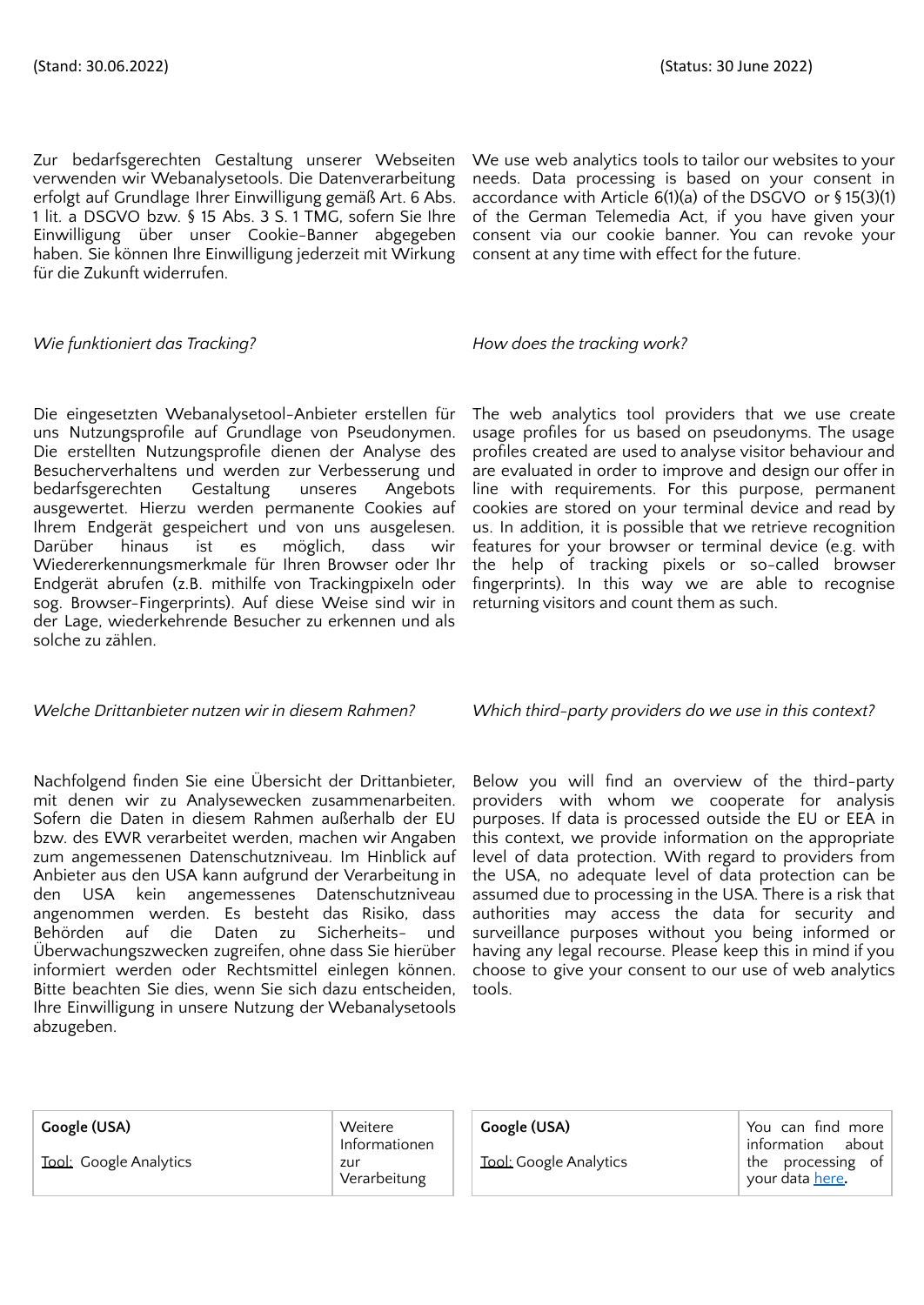| Angemessenes Datenschutzniveau:<br>Kein angemessenes Datenschutzniveau.<br>Die Übermittlung erfolgt auf Grundlage<br>von Art. 49 Abs. 1 lit. a DSGVO<br>(Einwilligung).<br>Widerruf der Einwilligung:<br>Wenn Sie Ihre Einwilligung widerrufen<br>wollen, treffen Sie bitte die entsprechende<br>Einstellung über unser Cookie-Banner, das<br>Sie über den Cookie-Link im Footer der<br>Webseite aufrufen können.                                               | <b>Ihrer</b><br>Daten<br>finden Sie hier.                                                    | Adequate level of data protection:<br>No adequate level of data protection.<br>The transfer is made on the basis of<br>Article 49(1)(a) of the DSGVO<br>(consent).<br>Withdrawal of consent:<br>If you wish to withdraw your<br>consent, please make the<br>appropriate setting via our cookie<br>banner, which you can access via the<br>cookie link in the footer of the<br>website.                                                  |                                                                                   |
|-----------------------------------------------------------------------------------------------------------------------------------------------------------------------------------------------------------------------------------------------------------------------------------------------------------------------------------------------------------------------------------------------------------------------------------------------------------------|----------------------------------------------------------------------------------------------|-----------------------------------------------------------------------------------------------------------------------------------------------------------------------------------------------------------------------------------------------------------------------------------------------------------------------------------------------------------------------------------------------------------------------------------------|-----------------------------------------------------------------------------------|
| LinkedIn (USA)<br>Tool: LinkedIn Analytics<br>Angemessenes Datenschutzniveau:<br>Kein angemessenes Datenschutzniveau.<br>Die Übermittlung erfolgt auf Grundlage<br>von Art. 49 Abs. 1 lit. a DSGVO<br>(Einwilligung).<br>Widerruf der Einwilligung:<br>Wenn Sie Ihre Einwilligung widerrufen<br>wollen, treffen Sie bitte die entsprechende<br>Einstellung über unser Cookie-Banner, das<br>Sie über den Cookie-Link im Footer der<br>Webseite aufrufen können. | Weitere<br>Informationen<br>zur<br>Verarbeitung<br><b>Ihrer</b><br>Daten<br>finden Sie hier. | LinkedIn (USA)<br>Tool: LinkedIn Analytics<br>Adequate level of data protection:<br>No adequate level of data protection.<br>The transfer is made on the basis of<br>Article 49(1)(a) of the DSGVO<br>(consent).<br>Withdrawal of consent:<br>If you wish to withdraw your<br>consent, please make the<br>appropriate setting via our cookie<br>banner, which you can access via the<br>cookie link in the footer of the<br>website.    | You can find more<br>information<br>about<br>the processing of<br>your data here. |
| New Relic (USA)<br>Tool: New Relic<br>Angemessenes Datenschutzniveau:<br>Kein angemessenes Datenschutzniveau.<br>Die Übermittlung erfolgt auf Grundlage<br>von Art. 49 Abs. 1 lit. a DSGVO<br>(Einwilligung).<br>Widerruf der Einwilligung:<br>Wenn Sie Ihre Einwilligung widerrufen<br>wollen, treffen Sie bitte die entsprechende<br>Einstellung über unser Cookie-Banner, das<br>Sie über den Cookie-Link im Footer der<br>Webseite aufrufen können.         | Weitere<br>Informationen<br>zur<br>Verarbeitung<br><b>Ihrer</b><br>Daten<br>finden Sie hier. | New Relic (USA)<br>Tool: New Relic<br>Adequate level of data protection:<br>No adequate level of data protection.<br>The transfer is made on the basis of<br>Article $49(1)(a)$ of the DSGVO<br>(consent).<br>Withdrawal of consent:<br>If you wish to withdraw your<br>please<br>make<br>the<br>consent,<br>appropriate setting via our cookie<br>banner, which you can access via the<br>cookie link in the footer of the<br>website. | You can find more<br>information<br>about<br>the processing of<br>your data here. |

**8. Trackingtechnologien von Drittanbietern zu Werbezwecken**

**8. Third-Party Tracking Technologies for Advertising Purposes**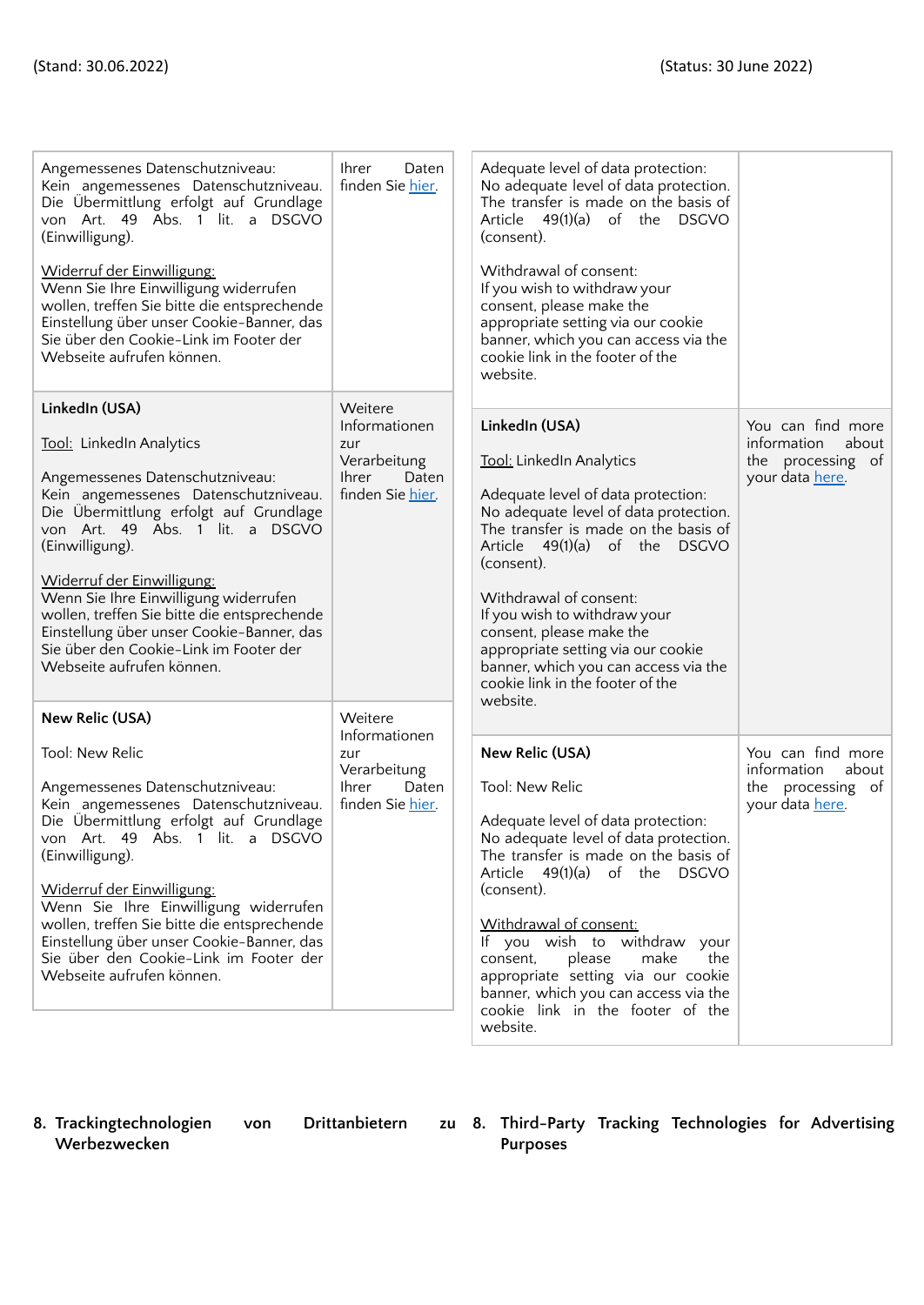Wir nutzen geräteübergreifende Trackingtechnologien, damit Ihnen basierend auf Ihrem Besuch unserer Webseiten zielgerichtete Werbung auf anderen Internetseiten angezeigt werden kann und wir erkennen können, wie wirksam unsere Werbemaßnahmen waren. Die Datenverarbeitung erfolgt auf Grundlage Ihrer Einwilligung gem. Art. 6 Abs. 1 lit. a DSGVO, sofern Sie Ihre Einwilligung über unser Banner abgegeben haben. Ihre Einwilligung ist freiwillig und kann jederzeit widerrufen werden.

### *Wie funktioniert das Tracking? How does the tracking work?*

Wenn Sie unsere Webseiten besuchen, ist es möglich, dass die unten genannten Drittanbieter Wiedererkennungsmerkmale für Ihren Browser oder Ihr Endgerät abrufen (z. B. einen sog. Browser-Fingerprint), Ihre IP-Adresse auswerten, Wiedererkennungsmerkmale auf Ihrem Endgerät speichern bzw. auslesen (z.B. Cookies) oder Zugriff auf individuelle Tracking-Pixel erhalten.

Die einzelnen Merkmale können von den Drittanbietern genutzt werden, um Ihr Endgerät auf anderen Internetseiten wiederzuerkennen. Wir können bei den entsprechenden Drittanbietern die Schaltung von Werbung beauftragen, die sich nach den bei uns besuchten Seiten richtet.

## *Was bedeutet geräteübergreifendes Tracking? What does cross-device tracking mean?*

Sofern Sie sich mit eigenen Benutzerdaten beim<br>Drittanbieter anmelden, können die ieweiligen Drittanbieter anmelden, können die jeweiligen Wiedererkennungsmerkmale verschiedener Browser und Endgeräte miteinander verknüpft werden. Wenn der Drittanbieter also z.B. je ein eigenes Merkmal für den von Ihnen verwendeten Laptop, Desktop-PC oder das von Ihnen verwendete Smartphone bzw. Tablet erstellt hat, können diese einzelnen Merkmale einander zugeordnet werden, sobald Sie mit Ihren Anmeldedaten einen Dienst des Drittanbieters nutzen. Auf diese Weise kann der Drittanbieter unsere Werbekampagnen auch über verschiedene Endgeräte hinweg zielgerichtet steuern.

We use cross-device tracking technologies so that you can be shown targeted advertising on other websites based on your visit to our websites and so that we can see how effective our advertising efforts have been. Data processing is based on your consent in accordance with Article 6(1)(a) of the DSGVO , provided that you have given your consent via our banner. Your consent is voluntary and can be revoked at any time.

When you visit our websites, it is possible that the third-party providers mentioned below retrieve recognition features for your browser or terminal device (e.g. a so-called browser fingerprint), evaluate your IP address, store or read recognition features on your terminal device (e.g. cookies) or gain access to individual tracking pixels.

The individual features can be used by the third-party providers to recognise your terminal device on other Internet pages. We can commission the relevant third-party providers to display advertising based on the pages visited on our site.

If you log in to the third-party provider with your own user data, the respective recognition features of different browsers and terminal devices can be linked with each other. So if, for example, the third-party provider has created a separate feature for a laptop, desktop PC, smartphone or tablet that you use, these individual features can be assigned to each other as soon as you use a service of the third-party provider with your login data. This enables the third-party provider to target our advertising campaigns even across different terminal devices.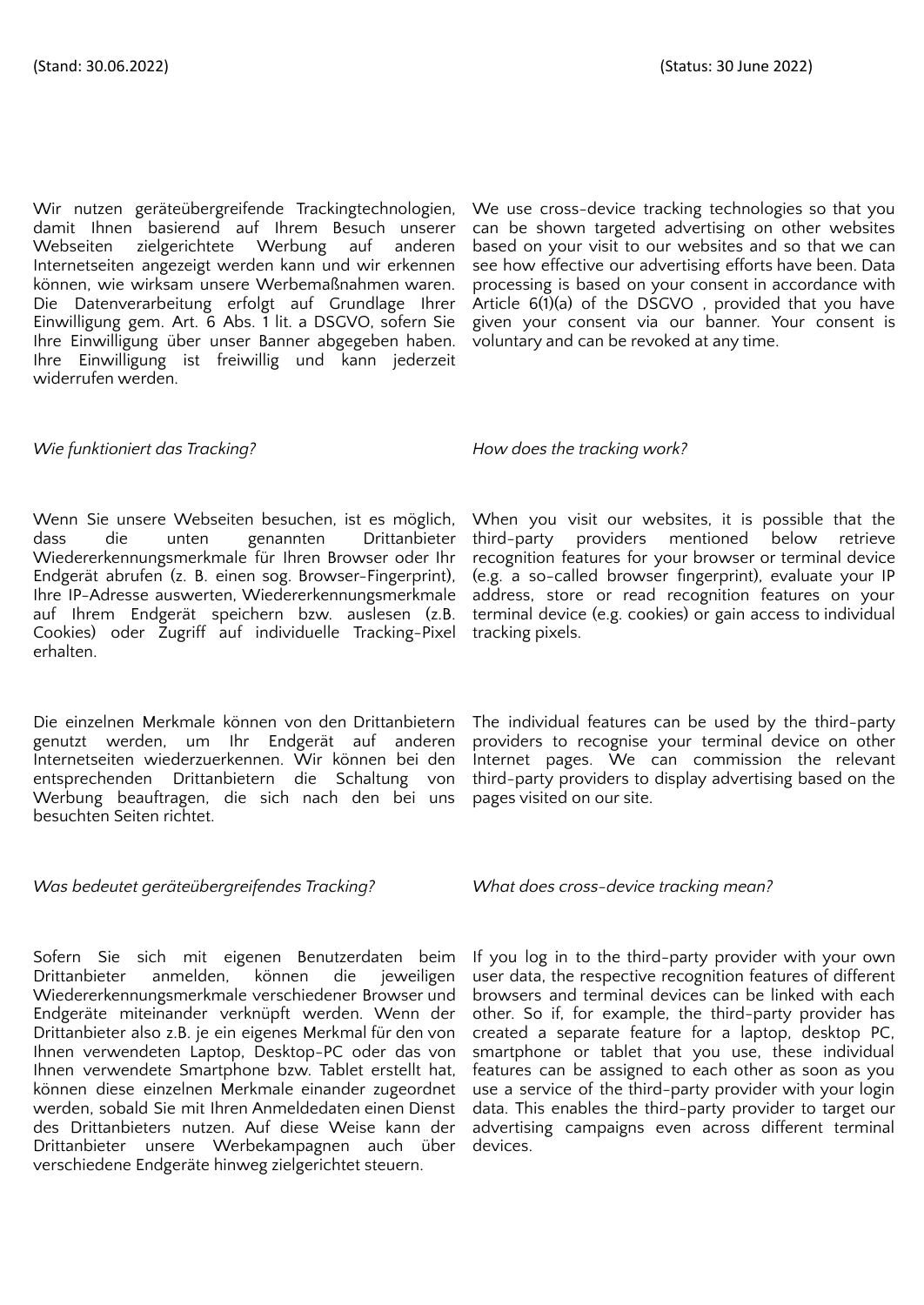*Welche Drittanbieter nutzen wir in diesem Rahmen? Which third-party providers do we use in this context?*

Nachfolgend nennen wir Ihnen die Drittanbieter, mit denen wir zu Werbezwecken zusammenarbeiten. Sofern die Daten in diesem Rahmen außerhalb der EU bzw. des EWR verarbeitet werden, machen wir Angaben zum angemessenen Datenschutzniveau. Im Hinblick auf Anbieter aus den USA kann aufgrund der Verarbeitung in den USA kein angemessenes Datenschutzniveau angenommen werden. Es besteht das Risiko, dass Behörden auf die Daten zu Sicherheits- und Überwachungszwecken zugreifen, ohne dass Sie hierüber informiert werden oder Rechtsmittel einlegen können. Bitte beachten Sie dies, wenn Sie sich dazu entscheiden, Ihre Einwilligung in unsere Nutzung der Marketing-Tools abzugeben.

Below we list the third-party providers with whom we cooperate for advertising purposes. If data is processed outside the EU or EEA in this context, we provide information on the appropriate level of data protection. With regard to providers from the USA, no adequate level of data protection can be assumed due to processing in the USA. There is a risk that authorities may access the data for security and surveillance purposes without you being informed or having any legal recourse. Please bear this in mind if you choose to give your consent to our use of marketing tools.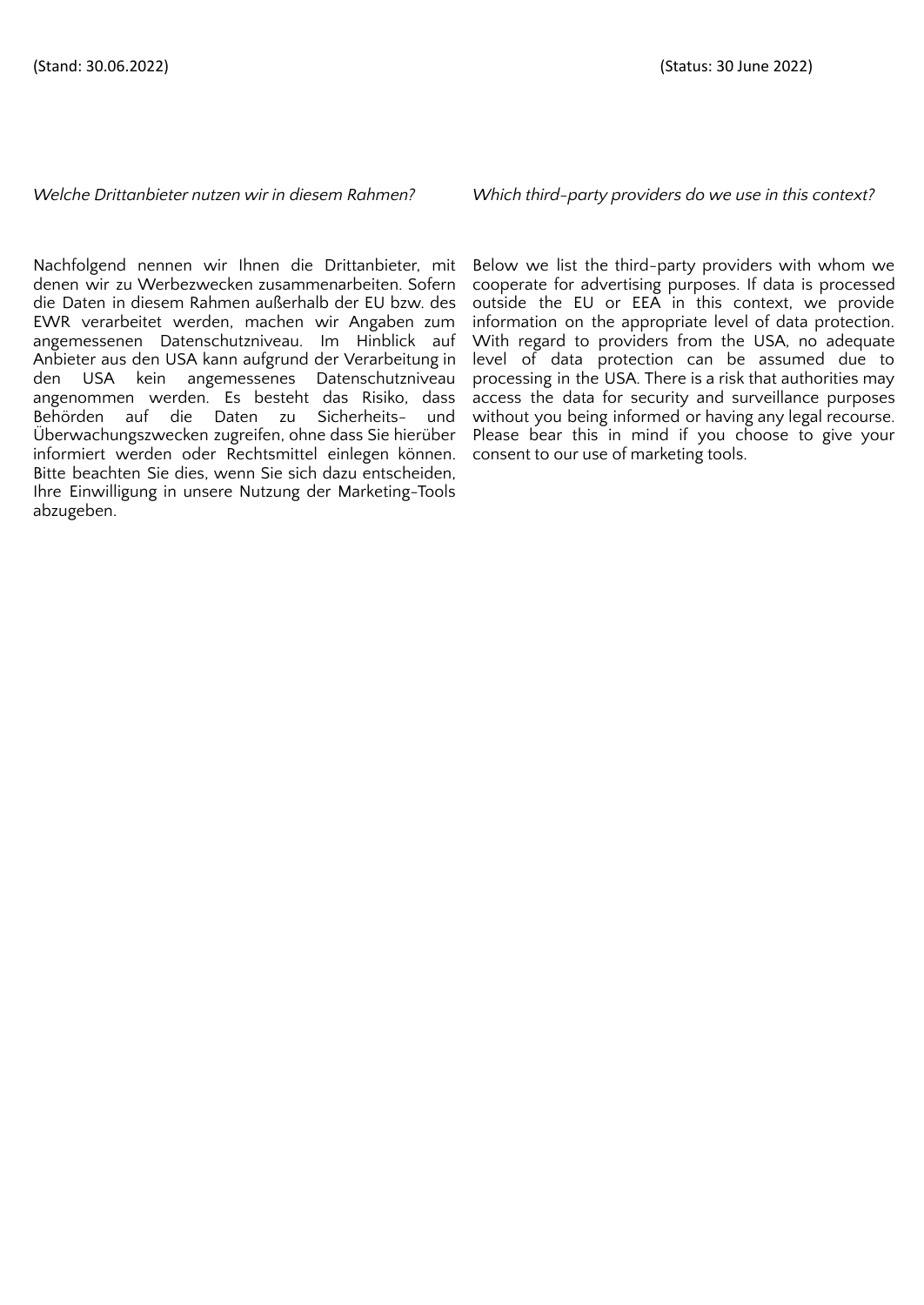| Tools                                                                                                                                                                                                                             | Drittanbi<br>eter                                                             | Angemessenes<br>Datenschutzniv<br>eau                                                                                                                         | Widerruf<br>der<br>Einwilligung                                                                                                                                                                                                                        | <b>Tools</b>                                                                                                                                                                                                                  | Third-part<br>y provider                                     | Adequate<br>level of data<br>protection                                                                                                                    | Withdrawal of<br>consent                                                                                                                                                                                              |
|-----------------------------------------------------------------------------------------------------------------------------------------------------------------------------------------------------------------------------------|-------------------------------------------------------------------------------|---------------------------------------------------------------------------------------------------------------------------------------------------------------|--------------------------------------------------------------------------------------------------------------------------------------------------------------------------------------------------------------------------------------------------------|-------------------------------------------------------------------------------------------------------------------------------------------------------------------------------------------------------------------------------|--------------------------------------------------------------|------------------------------------------------------------------------------------------------------------------------------------------------------------|-----------------------------------------------------------------------------------------------------------------------------------------------------------------------------------------------------------------------|
| Google<br>Ads,<br>Google<br>Ads<br>Con-versi<br>on<br>Tracking,<br>Google<br>Analytics,<br>Google<br>Dynamic<br>Remarketi<br>ng,<br>Google Tag<br>Manager,<br>Google<br>Optimize,<br>Google<br>Audience<br>und<br>DoubleClic<br>k | Google<br>(USA)                                                               | Kein<br>angemessenes<br>Datenschutzniv<br>Die<br>eau.<br>Übermittlung<br>erfolgt<br>auf<br>Grundlage von<br>Art. 49 Abs. 1<br>lit. a DSGVO<br>(Einwilligung). | Wenn<br>Sie<br><b>Ihre</b><br>Einwilligung<br>widerrufen wollen,<br>treffen Sie bitte die<br>entsprechende<br>Einstellung<br>über<br>unser<br>Cookie-Banner,<br>das Sie über den<br>Cookie-Link<br>im<br>der<br>Footer<br>Webseite aufrufen<br>können. | Google<br>Ads,<br>Google<br>Ads<br>Conversio<br>n Tracking,<br>Google<br>Analytics,<br>Google<br>Dynamic<br>Remarketi<br>ng,<br>Google Tag<br>Manager,<br>Google<br>Optimize,<br>Google<br>Audience<br>and<br>DoubleClic<br>k | Google<br>(USA)                                              | No adequate<br>level of data<br>protection.<br>The transfer<br>made on<br>is<br>the basis of<br>Article<br>$49(1)(a)$ of the<br><b>DSGVO</b><br>(consent). | If you wish to<br>withdraw your<br>consent, please<br>make<br>the<br>appropriate<br>setting via our<br>cookie banner,<br>which you can<br>access via the<br>cookie link in<br>the footer<br>of  <br>the website.      |
| Facebook<br>Pixel,<br>Facebook<br>Lookalike<br>und<br>Facebook<br>Custom<br>Audience                                                                                                                                              | Meta<br>Platform<br>Inc.<br>S,<br>(ehemals<br>Faceboo<br>k.<br>Inc.)<br>(USA) | Kein<br>angemessenes<br>Datenschutzniv<br>Die<br>eau.<br>Übermittlung<br>erfolgt<br>auf<br>Grundlage von<br>Art. 49 Abs. 1<br>lit. a DSGVO<br>(Einwilligung). | Sie<br>Wenn<br><b>Ihre</b><br>Einwilligung<br>widerrufen wollen,<br>treffen Sie bitte die<br>entsprechende<br>Einstellung<br>über<br>unser<br>Cookie-Banner,<br>das Sie über den<br>Cookie-Link<br>im<br>der<br>Footer<br>Webseite aufrufen<br>können. | Facebook<br>Pixel,<br>Facebook<br>Lookalike<br>and<br>Facebook<br>Custom<br>Audience                                                                                                                                          | Meta<br>Platforms,<br>Inc.<br>€<br>Facebook<br>$Inc.)$ (USA) | No adequate<br>level of data<br>protection.<br>The<br>transfer<br>is made on<br>the basis of<br>Article<br>$49(1)(a)$ of the<br><b>DSGVO</b><br>(consent). | If you wish to<br>withdraw your<br>consent, please<br>make<br>the<br>appropriate<br>setting via our<br>cookie banner,<br>which you can<br>access via the<br>cookie link in<br>$\circ$ f<br>the footer<br>the website. |
| Linkedin<br>Pixel,<br>Linkedin<br>Ads                                                                                                                                                                                             | Linkedin<br>Inc.<br>(USA)                                                     | Kein<br>angemessenes<br>Datenschutzniv<br>Die<br>eau.<br>Übermittlung<br>erfolgt<br>auf<br>Grundlage von<br>Art. 49 Abs. 1<br>lit. a DSGVO<br>(Einwilligung). | Ihre<br>Wenn<br>Sie<br>Einwilligung<br>widerrufen wollen,<br>treffen Sie bitte die<br>entsprechende<br>Einstellung<br>über<br>unser<br>Cookie-Banner,<br>das Sie über den<br>Cookie-Link<br>im<br>der<br>Footer<br>Webseite aufrufen<br>können.        | Linkedin<br>Pixel,<br>Linkedin<br>Ads                                                                                                                                                                                         | Linkedin<br>Inc. (USA)                                       | No adequate<br>level of data<br>protection.<br>The transfer<br>is made on<br>the basis of<br>Article<br>$49(1)(a)$ of the<br><b>DSGVO</b><br>(consent).    | If you wish to<br>withdraw your<br>consent, please<br>make<br>the<br>appropriate<br>setting via our<br>cookie banner,<br>which you can<br>access via the<br>cookie link in<br>the footer of<br>the website.           |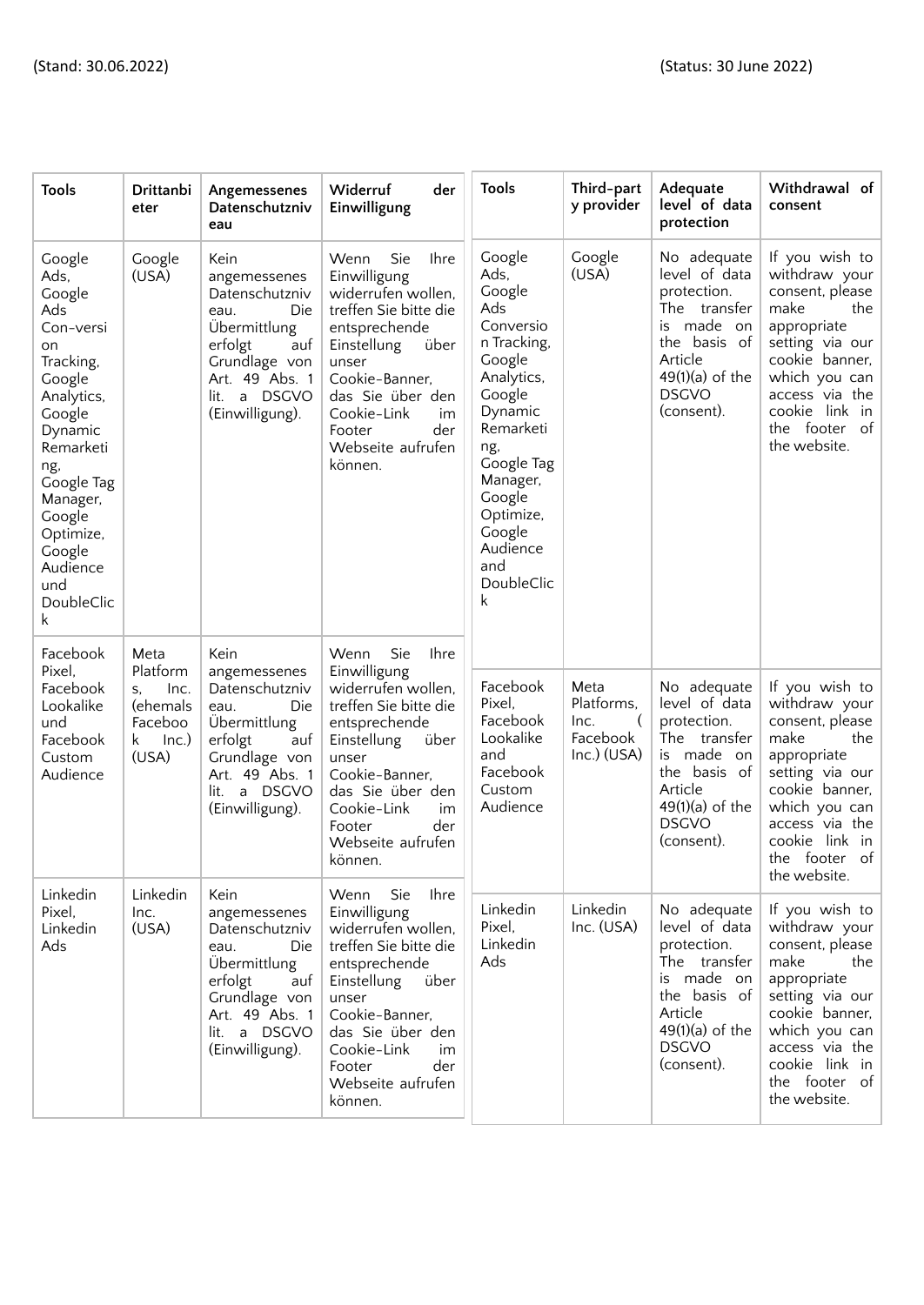| Pinterest-T<br>ag            | Pinterest<br>Europe<br>Ltd.<br>(Irland)                 | Angemessenes<br>Datenschutzniv<br>eau<br>(Datenverarbei<br>tung innerhalb<br>EU/des<br>der<br>EWR).                                                           | Sie<br>Wenn<br><b>Ihre</b><br>Einwilligung<br>widerrufen wollen,<br>treffen Sie bitte die<br>entsprechende<br>Einstellung<br>über<br>unseren<br>CookieBanner, den<br>über<br>den<br><b>Sie</b><br>link<br>usercentrics<br>der<br>Footer<br>im<br>Homepage<br>aufrufen können.                                                                                                                                                       | Pinterest-T<br>ag            | Pinterest<br>Europe<br>Ltd.<br>(Irland)      | Adequate<br>level of data<br>protection<br>(data<br>processing<br>within<br>the<br>EU/EEA).                                                                 | If you wish to<br>withdraw your<br>consent, please<br>make<br>the<br>appropriate<br>setting via our<br>CookieBanner,<br>which you can<br>access via the<br>usercentrics<br>link<br>the<br>in<br>footer of the<br>homepage.                                                                                                             |
|------------------------------|---------------------------------------------------------|---------------------------------------------------------------------------------------------------------------------------------------------------------------|-------------------------------------------------------------------------------------------------------------------------------------------------------------------------------------------------------------------------------------------------------------------------------------------------------------------------------------------------------------------------------------------------------------------------------------|------------------------------|----------------------------------------------|-------------------------------------------------------------------------------------------------------------------------------------------------------------|----------------------------------------------------------------------------------------------------------------------------------------------------------------------------------------------------------------------------------------------------------------------------------------------------------------------------------------|
| HubSpot,<br>HubSpot<br>Forms | HubSpot<br>Inc.<br>(USA)                                | Kein<br>angemessenes<br>Datenschutzniv<br>Die<br>eau.<br>Übermittlung<br>erfolgt<br>auf<br>Grundlage von<br>Art. 49 Abs. 1<br>lit. a DSGVO<br>(Einwilligung). | Sie<br>Wenn<br><b>Ihre</b><br>Einwilligung<br>widerrufen wollen,<br>treffen Sie bitte die<br>entsprechende<br>Einstellung<br>über<br>unser<br>Cookie-Banner,<br>das Sie über den<br>Cookie-Link<br>im<br>der<br>Footer<br>Webseite aufrufen<br>können.                                                                                                                                                                              | HubSpot,<br>HubSpot<br>Forms | HubSpot<br>Inc. (USA)                        | No adequate<br>level of data<br>protection.<br>The transfer<br>made on<br>is.<br>the basis of<br>Article<br>$49(1)(a)$ of the<br><b>DSGVO</b><br>(consent). | If you wish to<br>withdraw your<br>consent, please<br>make<br>the<br>appropriate<br>setting via our<br>cookie banner,<br>which you can<br>access via the<br>cookie link in<br>the footer of<br>the website.                                                                                                                            |
| SalesView<br>er@             | SalesVie<br>wer®<br>GmbH<br>(Deutsch<br>land)           | Angemessenes<br>Datenschutzniv<br>eau<br>(Datenverarbei<br>tung innerhalb<br>EU/des<br>der<br>EWR).                                                           | Wenn<br>Sie<br>Ihre<br>Einwilligung<br>widerrufen wollen,<br>klicken Sie<br>bitte<br>die<br>hier,<br>um<br>durch<br>Erfassung<br>SalesViewer <sup>®</sup><br>innerhalb<br>dieser<br>Webseite<br>zukünftig<br>zu<br>verhindern. Dabei<br>wird<br>ein<br>Opt-out-Cookie<br>für diese Webseite<br>auf Ihrem Gerät<br>abgelegt. Löschen<br>Sie Ihre Cookies in<br>diesem<br>Browser.<br>müssen Sie diesen<br>Link<br>erneut<br>klicken. | SalesView<br>er@             | SalesView<br>er® GmbH<br>(Germany)           | Adequate<br>level of data<br>protection<br>(data<br>processing<br>within<br>the<br>EU/EEA).                                                                 | If you wish to<br>withdraw your<br>consent, please<br>click here to<br>prevent future<br>collection<br>by<br>SalesViewer®<br>within<br>this<br>This<br>website.<br>places<br>an<br>opt-out cookie<br>for this website<br>on your device.<br>If you delete<br>your cookies in<br>this<br>browser,<br>you must click<br>this link again. |
| financeAds                   | financeA<br>ds<br>GmbH &<br>Co. KG<br>(Deutsch<br>land) | Angemessenes<br>Datenschutzniv<br>eau<br>(Datenverarbei<br>tung innerhalb<br>EU/des<br>der<br>EWR).                                                           | Wenn<br>Sie<br><b>Ihre</b><br>Einwilligung<br>widerrufen wollen,<br>treffen Sie bitte die<br>entsprechende<br><b>Einstellung</b><br>über<br>unser<br>Cookie-Banner,<br>das Sie über den<br>Cookie-Link<br>im                                                                                                                                                                                                                        | financeAds                   | financeAd<br>s GmbH &<br>Co. KG<br>(Germany) | Adequate<br>level of data<br>protection<br>(data<br>processing<br>within<br>the<br>EU/EEA).(dat<br>a processing<br>within<br>the<br>EU/EEA).                | If you wish to<br>withdraw your<br>consent, please<br>make<br>the<br>appropriate<br>setting via our<br>cookie banner,<br>which you can<br>access via the<br>cookie link in                                                                                                                                                             |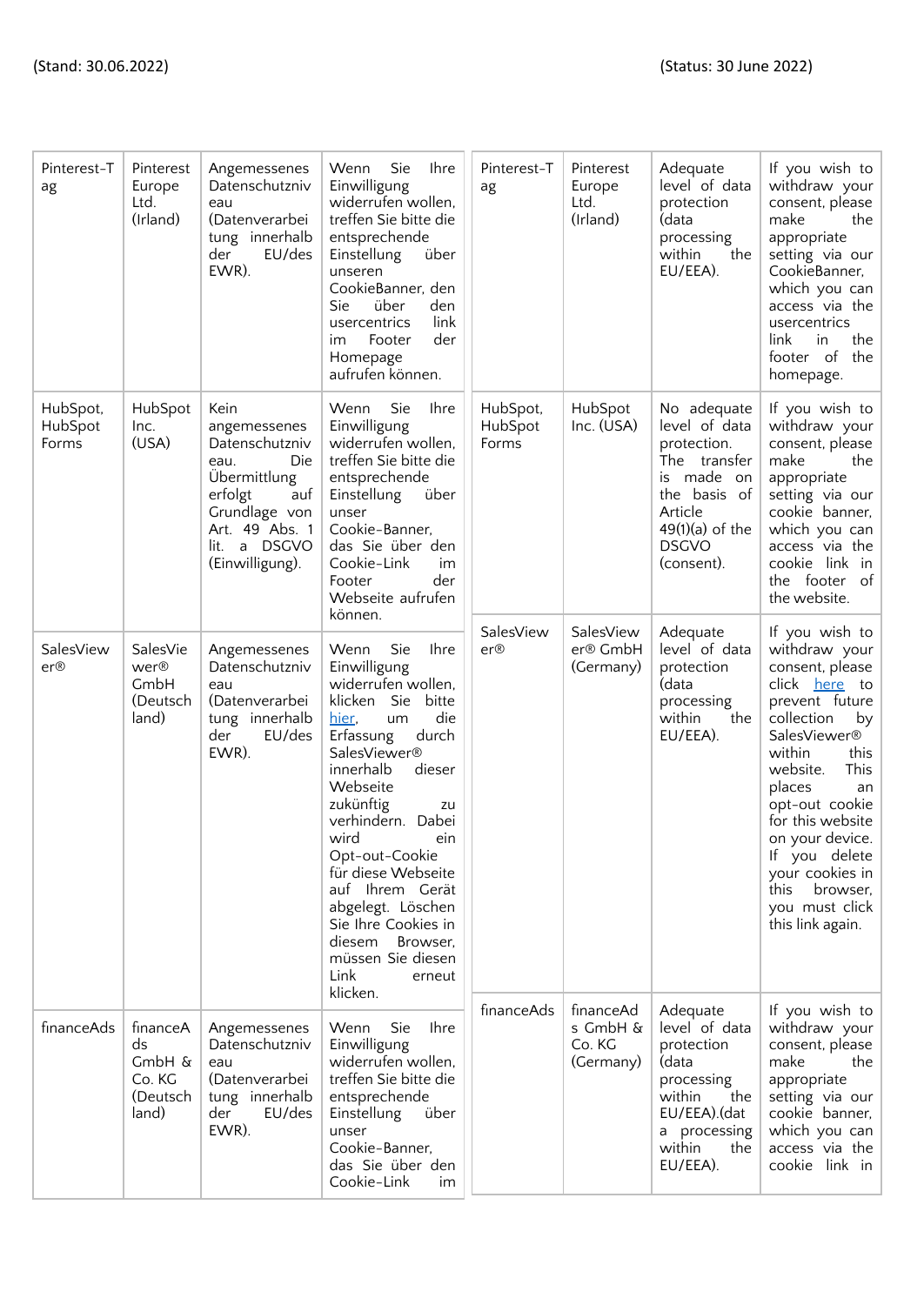|                                                                               |                                                                              |                                                                                                                                                               | Footer<br>der<br>Webseite aufrufen<br>können.                                                                                                                                                                                                                             |                                                                          |                                                           |                                                                                                                                                         | the footer of<br>the website.                                                                                                                                                                               |
|-------------------------------------------------------------------------------|------------------------------------------------------------------------------|---------------------------------------------------------------------------------------------------------------------------------------------------------------|---------------------------------------------------------------------------------------------------------------------------------------------------------------------------------------------------------------------------------------------------------------------------|--------------------------------------------------------------------------|-----------------------------------------------------------|---------------------------------------------------------------------------------------------------------------------------------------------------------|-------------------------------------------------------------------------------------------------------------------------------------------------------------------------------------------------------------|
| Adform                                                                        | Adform<br>(Dänem<br>ark)                                                     | Angemessenes<br>Datenschutzniv<br>eau<br>(Datenverarbei<br>tung innerhalb<br>EU/des<br>der<br>EWR).                                                           | Wenn<br><b>Sie</b><br><b>Ihre</b><br>Einwilligung<br>widerrufen wollen,<br>treffen Sie bitte die<br>entsprechende<br>Einstellung<br>über<br>unser<br>Cookie-Banner,<br>das Sie über den<br>Cookie-Link<br>im<br>der<br>Footer<br>Webseite aufrufen<br>können.             | Adform                                                                   | Adform<br>(Denmark)                                       | Adequate<br>level of data<br>protection<br>(data<br>processing<br>within<br>the<br>EU/EEA).                                                             | If you wish to<br>withdraw your<br>consent, please<br>make<br>the<br>appropriate<br>setting via our<br>cookie banner,<br>which you can<br>access via the<br>cookie link in<br>the footer of<br>the website. |
| Microsoft<br>Advertisin<br>g (ehemals<br>Bing Ads)<br>Conversio<br>n Tracking | Microsof<br>t<br>Corporat<br>ion.<br>(USA)                                   | Kein<br>angemessenes<br>Datenschutzniv<br>Die<br>eau.<br>Übermittlung<br>erfolgt<br>auf<br>Grundlage von<br>Art. 49 Abs. 1<br>lit. a DSGVO<br>(Einwilligung). | Sie<br><b>Ihre</b><br>Wenn<br>Einwilligung<br>widerrufen wollen,<br>treffen Sie bitte die<br>entsprechende<br>Einstellung<br>über<br>unser<br>Cookie-Banner,<br>das Sie über den<br>Cookie-Link<br>im<br>der<br>Footer<br>Webseite aufrufen                               | Microsoft<br>Advertisin<br>(Bing<br>g<br>Ads)<br>Conversio<br>n Tracking | Microsoft<br>Corporatio<br>n. (USA)                       | No adequate<br>level of data<br>protection.<br>The transfer<br>is made on<br>the basis of<br>Article<br>$49(1)(a)$ of the<br><b>DSGVO</b><br>(consent). | If you wish to<br>withdraw your<br>consent, please<br>the<br>make<br>appropriate<br>setting via our<br>cookie banner,<br>which you can<br>access via the<br>cookie link in<br>the footer of<br>the website. |
| Xing Ads                                                                      | <b>New</b><br>Work SE<br>(ehemals<br><b>XING</b><br>SE)<br>(Deutsch<br>land) | Angemessenes<br>Datenschutzniv<br>eau<br>(Datenverarbei<br>tung innerhalb<br>der<br>EU/des<br>EWR).                                                           | können.<br>Wenn<br><b>Sie</b><br><b>I</b> hre<br>Einwilligung<br>widerrufen wollen,<br>treffen Sie bitte die<br>entsprechende<br>Einstellung<br>über<br>unser<br>Cookie-Banner,<br>das Sie über den<br>Cookie-Link<br>im<br>der<br>Footer<br>Webseite aufrufen<br>können. | Xing Ads                                                                 | <b>New</b><br><b>SE</b><br>Work<br>(XING SE)<br>(Germany) | Adequate<br>level of data<br>protection<br>(data<br>processing<br>within<br>the<br>EU/EEA).                                                             | If you wish to<br>withdraw your<br>consent, please<br>make<br>the<br>appropriate<br>setting via our<br>cookie banner,<br>which you can<br>access via the<br>cookie link in<br>the footer of<br>the website. |

Es gibt Drittanbieter, mit denen wir zu Werbezwecken zusammenarbeiten und mit denen wir in diesem Zusammenhang als sog. gemeinsam Verantwortliche i.S.v. Art. 26 DSGVO agieren. Wir haben insoweit Vereinbarungen festgelegt, wer von uns welchen datenschutzrechtlichen Verpflichtungen nachkommt. Den wesentlichen Inhalt stellen wir Ihnen auf Anfrage zur Verfügung. Bitte beachten Sie auch hier, dass im Hinblick auf Anbieter aus den USA aufgrund der Verarbeitung und

There are third-party providers with whom we cooperate for advertising purposes and with whom, in this context, we act as so-called joint controllers within the meaning of Art. 26 DSGVO. In this respect, we have defined agreements on which of us fulfills which obligations under data protection law. We will provide you with the main content on request. Again, please bear in mind that with regard to providers from the USA, no adequate level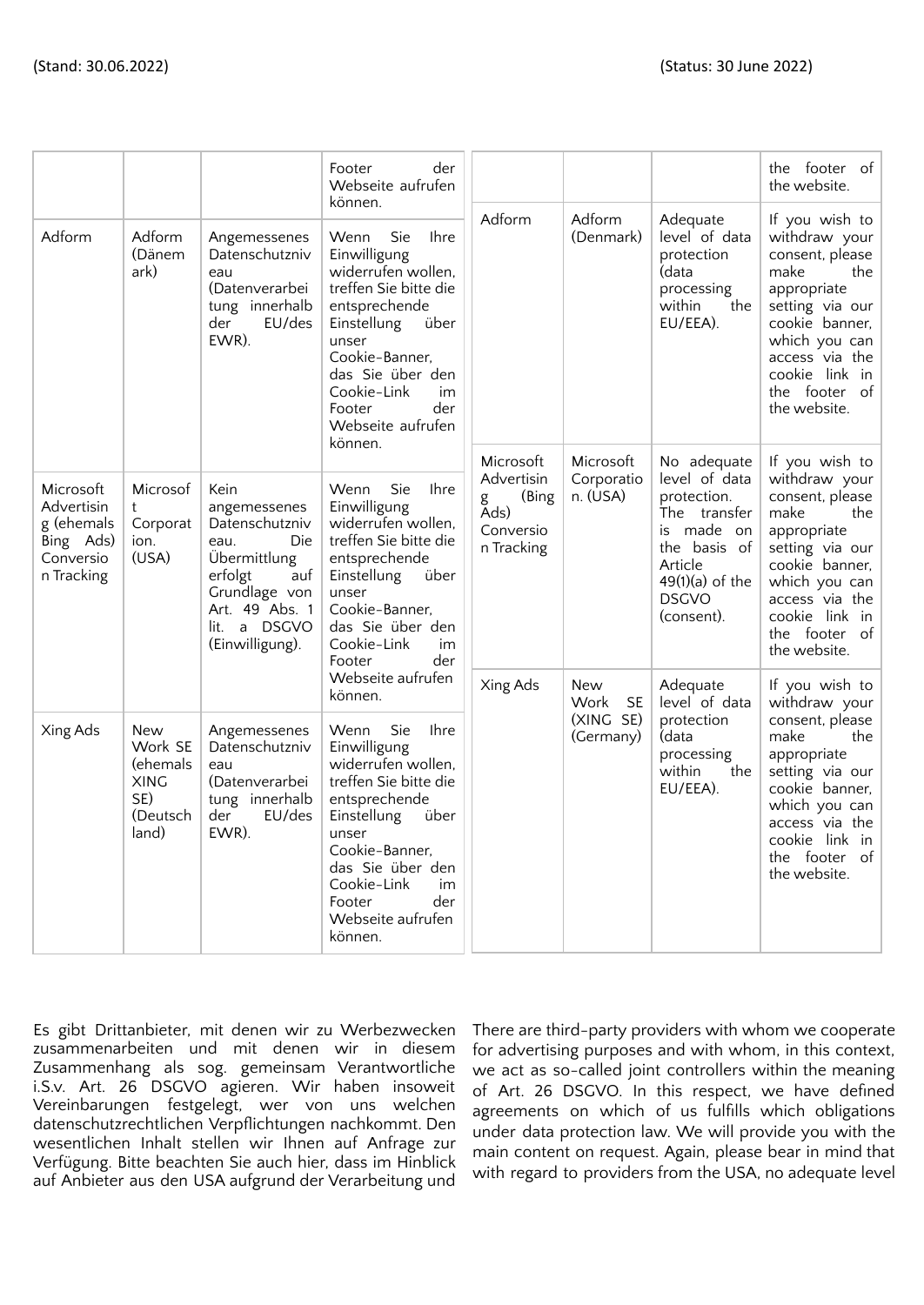mand GmbH | chkeit

USA kein angemessenes Datenschutzniveau the USA and possible access to data by authorities. angenommen werden kann.

des möglichen Zugriffs auf Daten durch Behörden in den of data protection can be assumed due to processing in

| <b>Tools</b><br>$\prime$<br>Drittanbieter    | Informatione<br>zur<br>n<br>gemeinsame<br>n<br>Verantwortli                                                                                                                                                                                                                                                                                                                                                                                                                                                                                                                   | Angemessen<br>es<br>Datenschutz<br>niveau                                                                                                                                                                                                                                                                                        | Widerruf der<br>Einwilligung                                                                                                                                                                                                                                               | <b>Tools</b><br>$\prime$<br>Third-Party<br>provider | Informations<br>regarding<br>Joint<br>Controllershi<br>p                                                                                                                                                                                                                                                                                                                                                                                                                                                                                            | Adequate<br>level of data<br>protection                                                                                                                                                                                                                                           | Withdrawal<br>of consent                                                                                                                                                                                                         |
|----------------------------------------------|-------------------------------------------------------------------------------------------------------------------------------------------------------------------------------------------------------------------------------------------------------------------------------------------------------------------------------------------------------------------------------------------------------------------------------------------------------------------------------------------------------------------------------------------------------------------------------|----------------------------------------------------------------------------------------------------------------------------------------------------------------------------------------------------------------------------------------------------------------------------------------------------------------------------------|----------------------------------------------------------------------------------------------------------------------------------------------------------------------------------------------------------------------------------------------------------------------------|-----------------------------------------------------|-----------------------------------------------------------------------------------------------------------------------------------------------------------------------------------------------------------------------------------------------------------------------------------------------------------------------------------------------------------------------------------------------------------------------------------------------------------------------------------------------------------------------------------------------------|-----------------------------------------------------------------------------------------------------------------------------------------------------------------------------------------------------------------------------------------------------------------------------------|----------------------------------------------------------------------------------------------------------------------------------------------------------------------------------------------------------------------------------|
| Zemanta<br>Pixel,<br>Zemanta,<br>Inc. (USA)  | chkeit<br>Die<br>gemeinsame<br>n<br>Verantwortu<br>ng<br>beschränkt<br>sich auf die<br>Implementie<br>rung<br>des<br>Pixels auf der<br>Webseite.<br>Bei<br>Fragen<br>zur Wahrung<br>Ihrer<br>Betroffenenr<br>echte<br>Sie<br>können<br>sich<br>an<br>Zemanta<br>oder an uns<br>wenden.<br>Weitere<br>Informatione<br>n finden Sie<br>hier:<br>https://www<br>.zemanta.co<br>m/legal/#on<br>e-dsa.<br>Die<br>Weiterverar<br>beitung der<br>mittels des<br>Pixels<br>erhobenen<br>Daten erfolgt<br>jeweils<br>in.<br>eigener<br>Verantwortu<br>ng<br>von<br>Zemanta und<br>uns. | Kein<br>angemessen<br>es<br>Datenschutz<br>Die<br>niveau.<br>Übermittlung<br>erfolgt<br>auf<br>Grundlage<br>von Art. 49<br>Abs. 1 lit. a<br><b>DSGVO</b><br>(Einwilligung)<br>Weitere<br>Informatione<br>zur<br>n<br>Datenübermit<br>tlung<br>in<br>Drittländer<br>können<br>Sie<br>dem<br>Cookie-Conse<br>nt-Tool<br>entnehmen. | Wenn<br>Sie<br><b>Ihre</b><br>Einwilligung<br>widerrufen<br>wollen,<br>treffen<br>Sie<br>die<br>bitte<br>entsprechen<br>de<br>Einstellung<br>über<br>unser<br>Cookie-Bann<br>er, das Sie<br>den<br>über<br>Cookie-Link<br>im Footer der<br>Webseite<br>aufrufen<br>können. | Zemanta<br>Pixel,<br>Zemanta,<br>Inc. (USA)         | The<br>joint<br>controllershi<br>p is limited<br>the<br>to<br>implementati<br>of the<br>on<br>pixel on the<br>website.<br> f <br>you have any<br>questions<br>regarding<br>rights<br>your<br>as a data<br>subject, you<br>can contact<br>Zemanta<br>or<br>us. You can<br>find<br>more<br>information<br>here:<br>https://www<br>.zemanta.co<br>m/legal/#on<br>e-dsa.<br>the<br>For<br>further<br>processing of<br>the collected<br>data<br>by<br>means of the<br>pixel<br>Zemanta and<br>act<br><b>us</b><br>as<br>separate<br>data<br>controllers. | No adequate<br>level of data<br>protection.<br>The transfer<br>is made on<br>the basis of<br>Article<br>49(1)(a)<br>of<br>the DSGVO<br>(consent).<br>Further<br>information<br>data<br>on<br>transfers to<br>third<br>countries<br>can be found<br>in the cookie<br>consent tool. | If you wish<br>to withdraw<br>your<br>consent,<br>please make<br>the<br>appropriate<br>setting<br>via<br>our cookie<br>banner,<br>which<br>you<br>access<br>can<br>via<br>the<br>cookie link in<br>the footer of<br>the website. |
| ScrollerAd,<br>SoD<br>SreenOnDe<br>mand GmbH | Die<br>gemeinsame<br>Verantwortli<br>chkeit                                                                                                                                                                                                                                                                                                                                                                                                                                                                                                                                   | Kein<br>angemessen<br>es<br>Datenschutz                                                                                                                                                                                                                                                                                          | Wenn<br>Sie<br><b>Ihre</b><br>Einwilligung<br>widerrufen                                                                                                                                                                                                                   |                                                     |                                                                                                                                                                                                                                                                                                                                                                                                                                                                                                                                                     |                                                                                                                                                                                                                                                                                   |                                                                                                                                                                                                                                  |

widerrufen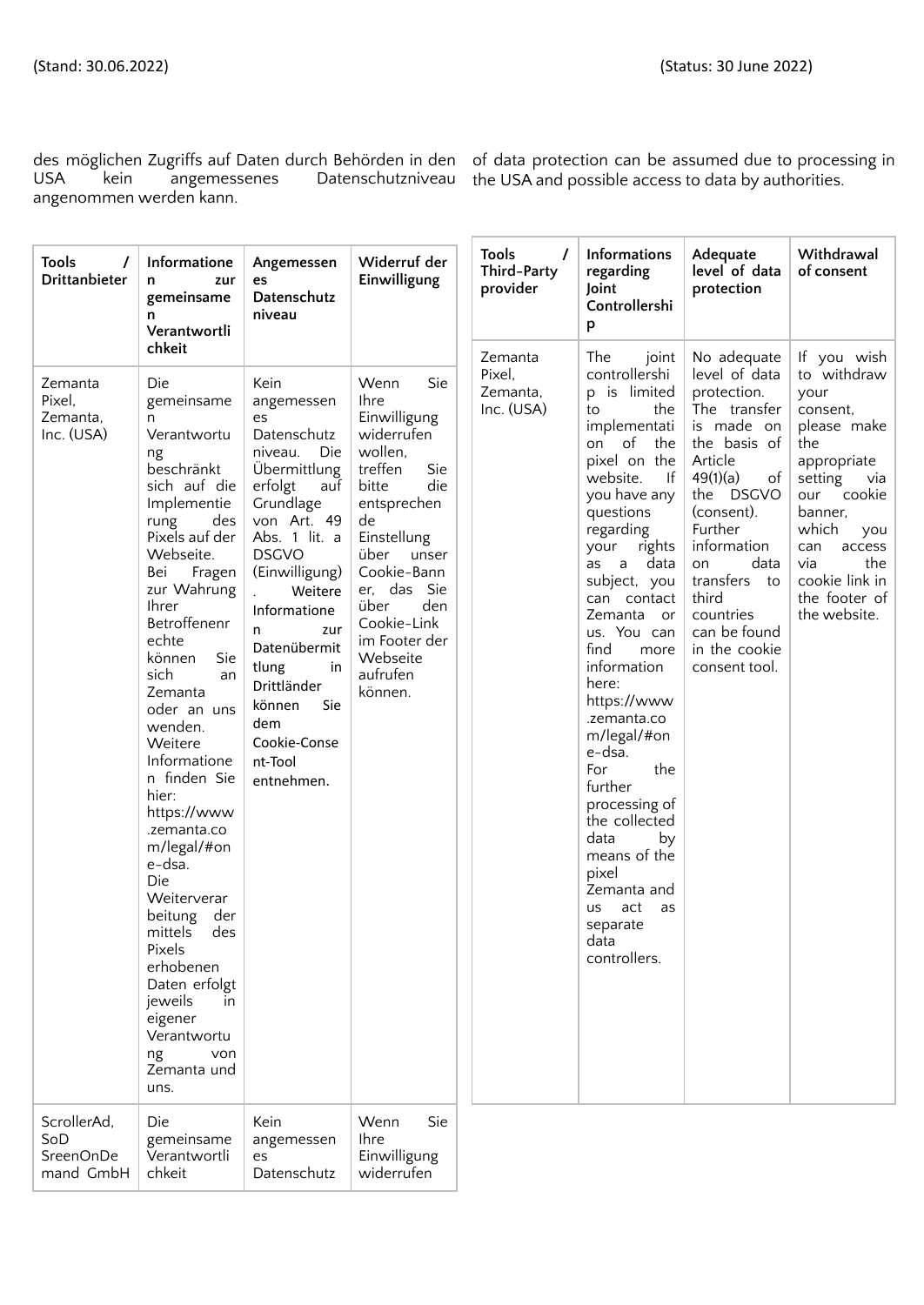| the<br><b>DSGVO</b><br>infinnity's<br>Article<br>Digitalen<br>über<br>unser<br>(Einwilligung)<br>Cookie-Bann<br>49(1)(a)<br>of<br>Angeboten<br>Digital<br>setting<br>Offerings for<br>the DSGVO<br>von infinnity<br>Weitere<br>er, das Sie<br>our<br>für<br>Informatione<br>über<br>den<br>(consent).<br>advertising<br>banner.<br>Cookie-Link<br>Further<br>which<br>Werbezweck<br>purposes.<br>zur<br>n<br>Datenübermi<br>im Footer der<br>The main<br>information<br>can<br>e.<br>via<br>in<br>Webseite<br>ttlung<br>contact for<br>data<br>Hauptanspre<br>on<br>Drittländer<br>aufrufen<br>transfers to<br>data subject<br>chpartner für<br>können<br>Sie<br>können.<br>third<br>Betroffenena<br>inquiries is<br>us. SoD and<br>nfragen sind<br>dem<br>countries<br>Cookie-Cons<br>can be found<br>wir. SoD und<br>its partners<br>ent-Tool<br>seine Partner<br>are currently<br>in the cookie<br>entnehmen.<br>registered<br>sind<br>derzeit<br>consent tool.<br>under the<br>dem<br>unter<br><b>IAB</b><br><b>IAB</b><br>Framework<br>Framework.<br>More<br>registriert.<br>information<br>Weitere<br>Informatione<br>can be found<br>n finden Sie<br>here:<br>hier:<br>https://scree<br>https://scree<br>nondemand.<br>nondemand.<br>de/datensch<br>de/datensch<br>utz-sod-pro<br>dukte/.<br>utz-sod-pro<br>dukte/. | (Deutschland | beschränkt<br>sich auf die<br>Ermöglichun<br>der<br>g<br>Datenerhebu<br>ng auf den | niveau.<br>Die<br>Übermittlung<br>erfolgt<br>auf<br>Grundlage<br>von Art. 49<br>Abs. 1 lit. a | wollen,<br>treffen<br>Sie<br>die<br>bitte<br>entsprechen<br>de<br>Einstellung |  | ScrollerAd,<br>So <sub>D</sub><br>SreenOnDe<br>mand GmbH<br>(Germany) | The joint<br>responsibility<br>is limited to<br>enabling<br>data<br>collection on | No adequate<br>level of data<br>protection.<br>The transfer<br>is made on<br>the basis of | If you wish<br>to withdraw<br>your<br>consent,<br>please make<br>appropriate<br>via<br>cookie<br>you<br>access<br>the<br>cookie link in<br>the footer of<br>the website. |
|----------------------------------------------------------------------------------------------------------------------------------------------------------------------------------------------------------------------------------------------------------------------------------------------------------------------------------------------------------------------------------------------------------------------------------------------------------------------------------------------------------------------------------------------------------------------------------------------------------------------------------------------------------------------------------------------------------------------------------------------------------------------------------------------------------------------------------------------------------------------------------------------------------------------------------------------------------------------------------------------------------------------------------------------------------------------------------------------------------------------------------------------------------------------------------------------------------------------------------------------------------------------------------------------------------------------------|--------------|------------------------------------------------------------------------------------|-----------------------------------------------------------------------------------------------|-------------------------------------------------------------------------------|--|-----------------------------------------------------------------------|-----------------------------------------------------------------------------------|-------------------------------------------------------------------------------------------|--------------------------------------------------------------------------------------------------------------------------------------------------------------------------|
|----------------------------------------------------------------------------------------------------------------------------------------------------------------------------------------------------------------------------------------------------------------------------------------------------------------------------------------------------------------------------------------------------------------------------------------------------------------------------------------------------------------------------------------------------------------------------------------------------------------------------------------------------------------------------------------------------------------------------------------------------------------------------------------------------------------------------------------------------------------------------------------------------------------------------------------------------------------------------------------------------------------------------------------------------------------------------------------------------------------------------------------------------------------------------------------------------------------------------------------------------------------------------------------------------------------------------|--------------|------------------------------------------------------------------------------------|-----------------------------------------------------------------------------------------------|-------------------------------------------------------------------------------|--|-----------------------------------------------------------------------|-----------------------------------------------------------------------------------|-------------------------------------------------------------------------------------------|--------------------------------------------------------------------------------------------------------------------------------------------------------------------------|

### **9. Hosting**

### **9. Hosting**

Diese Webseite wird über das Content Delivery Network (CDN) von Webflow gehostet. Dies ist ein Dienst der Webflow Inc.,398 11th Street, 2nd Floor, San Francisco, California, 94103. Das Webflow CDN stellt Duplikate von Daten einer Webseite auf verschiedenen weltweit verteilten Webflow Servern zur Verfügung. Dadurch wird eine schnellere Ladezeit der Webseite, eine höhere Ausfallsicherheit, Schutz vor Brute Force Angriffen und ein erhöhter Schutz vor Datenverlust erreicht. Ein Großteil der Elemente und der Quellcode dieser Webseite werden beim Aufruf der Seite vom Webflow CDN bezogen. Durch diesen Abruf wird Ihre IP Adresse anonymisiert an Server von Webflow ins EU-Ausland übertragen und dort für 24 Stunden gespeichert. Diese anonymisierte Speicherung für 24h dient dem Schutz vor Brute-Force Attacken. Ein Tracking oder sonstige Weiterverarbeitung dieser Daten findet nicht statt. Die

This website is hosted via Webflow's Content Delivery Network (CDN). This is a service of Webflow Inc,398 11th Street, 2nd Floor, San Francisco, California, 94103. The Webflow CDN makes duplicates of data from a website available on various Webflow servers distributed worldwide. This results in a faster loading time of the website, higher fail-safety, protection against brute force attacks and increased protection against data loss. A large part of the elements and the source code of this website are obtained from the Webflow CDN when the page is called up. Through this call, your IP address is transmitted anonymously to Webflow servers in other EU countries and stored there for 24 hours. This anonymised storage for 24 hours serves to protect against brute force attacks. Tracking or other further processing of this data does not take place. The use of the Webflow CDN is in the interest of higher website reliability, increased protection against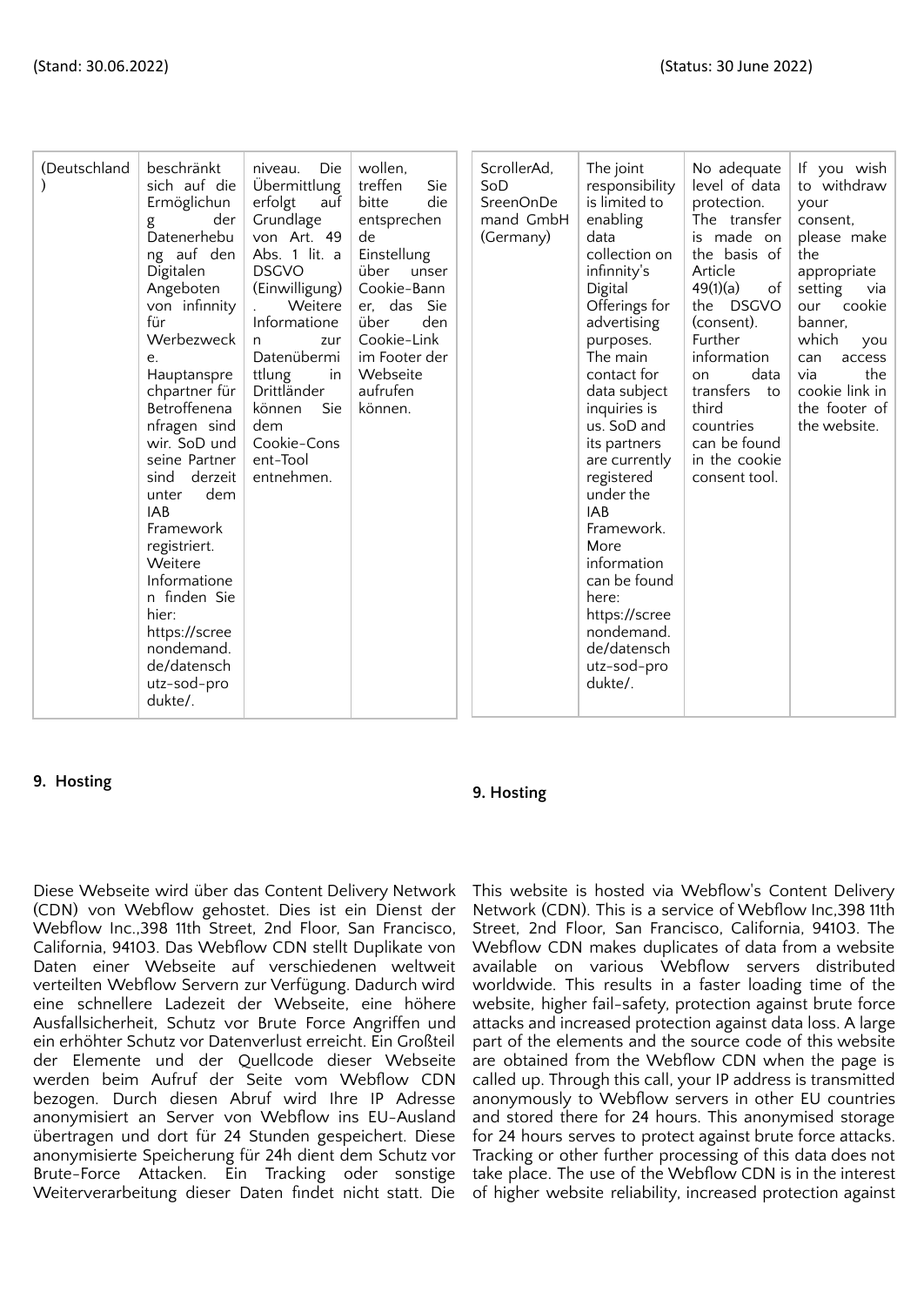Nutzung des Webflow CDN erfolgt im Interesse einer höheren Ausfallsicherheit der Webseite, dem erhöhten Schutz vor Datenverlust, dem Schutz vor Brute Force Angriffen und einer besseren Ladegeschwindigkeit dieser Webseite. Dies stellt ein berechtigtes Interesse im Sinne von Art. 6 Abs. 1 lit. f DSGVO dar. Die aktuelle Datenschutzerklärung von Webflow finden Sie unter: <https://webflow.com/legal/eu-privacy-policy>

data loss, protection against brute force attacks and better loading speed of this website. This constitutes a legitimate interest within the meaning of Article 6(1)(f) of the DSGVO . You can find Webflow's current privacy policy at: <https://webflow.com/legal/eu-privacy-policy>

#### 10. **Demodesk 10. Demodesk**

Wir verwenden Funktionalitäten des Demodesk Scheduling der Demodesk GmbH, Franz-Joseph Straße 9, 80801, München, Bayern, Deutschland (nachfolgend: Demodesk genannt) ein. Wir verwenden Demodesk Scheduling, um Interessenten und Bestandskunden eine<br>automatisierte Buchung von Terminen für automatisierte Buchung von Terminen für Produkt-Demos oder Willkommensgesprächen zu ermöglichen. Demodesk verwendet hierzu Cookies.

Es werden dadurch folgende personenbezogene Daten durch Demodesk verarbeitet: Wunschtermin, Anrede Name, E-Mail-Adresse, Telefonnummer, Unternehmen.

Weitere Informationen zur Verarbeitung der Daten durch Further information on the processing of data by Demodesk Scheduling erhalten Sie hier: https://demodesk.com/legal/privacy-policy

Die Verwendung von Demodesk Scheduling dient uns dazu, Interessenten bequem online einen Termin für eine Präsentation unseres Produktes buchen zu lassen.

Rechtsgrundlage für die Datenverarbeitung ist Art. 6 Abs.1 S.1 lit. f DSGVO. Unser berechtigtes Interesse liegt hierbei in den unter 2. genannten Zwecken der Datenverarbeitung.

Ihre persönlichen Informationen werden solange gespeichert, wie dies erforderlich ist, um die in dieser Datenschutzhinweise beschriebenen Zwecke zu erfüllen oder wie dies gesetzlich vorgeschrieben ist, z.B. für Steuer- und Buchhaltungszwecke.

We use functionalities of Demodesk Scheduling of Demodesk GmbH, Franz-Joseph Straße 9, 80801, Munich, Bavaria, Germany (hereinafter referred to as: Demodesk). We use Demodesk Scheduling to enable prospective and existing customers to automatically book appointments for product demos or welcome meetings. Demodesk uses cookies for this purpose.

The following personal data is processed by Demodesk: Desired date, Salutation, Name, E-mail address, Telephone number, company name.

Demodesk Scheduling can be found here: https://demodesk.com/legal/privacy-policy

The use of Demodesk Scheduling serves us to let interested parties conveniently book an appointment online for a presentation of our product.

The legal basis for data processing is Art. 6 para. 1 sentence 1 lit. f DSGVO. Our legitimate interest is the subject of the second ground of processing purpose.

Your personal information will be stored for as long as necessary to fulfill the purposes described in this Privacy Policy or as required by law, e.g. for tax and accounting purposes.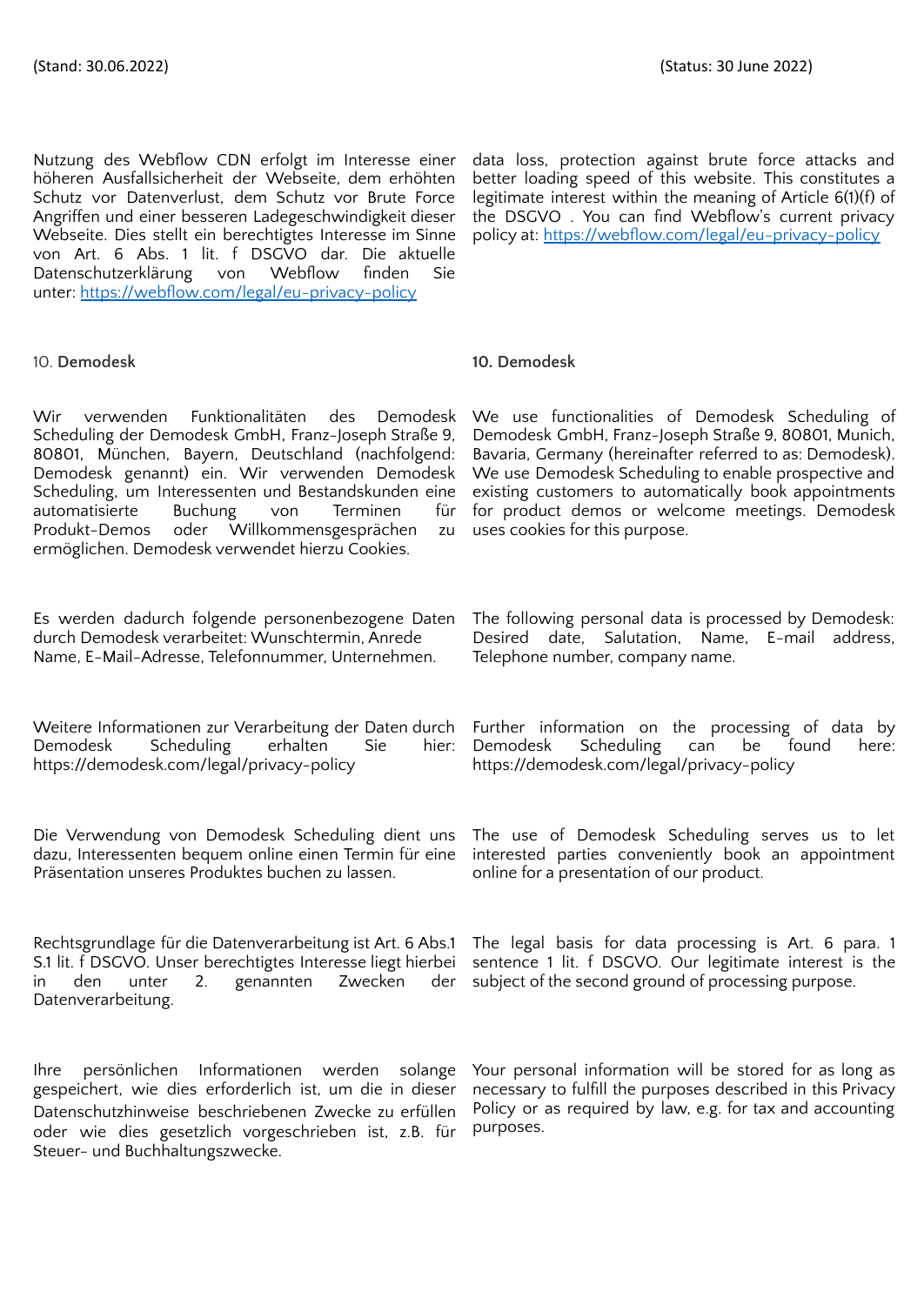Sie können die Erfassung sowie die Verarbeitung Ihrer personenbezogenen Daten durch Demodesk Scheduling verhindern, indem Sie die Speicherung von Cookies von Drittanbietern auf Ihrem Computer unterbinden, die ""Do Not Track""-Funktion eines unterstützenden Browsers nutzen, die Ausführung von Script-Code in Ihrem Browser deaktivieren oder einen Script-Blocker wie z.B. NoScript (https://noscript.net/) oder Ghostery (https://www.ghostery.com) in Ihrem Browser installieren.

### 11. **Hubspot 11. Hubspot**

Auf unserer Webseite nutzen wir für verschiedene Zwecke den Dienst HubSpot. HubSpot ist ein Softwareunternehmen aus den USA mit einer Niederlassung in Irland. Kontakt: HubSpot, 2nd Floor 30 North Wall Quay, Dublin 1, Ireland. Bei HubSpot handelt es sich um eine integrierte Software-Lösung, mit der wir verschiedene Aspekte unseres Online-Marketings sowie der Kundenverwaltung abdecken. Dazu zählen unter anderem:

E-Mail-Marketing, Social Media Publishing & Reporting, Reporting, Landing Pages, Kontakt- und Demobuchungsformulare (z.B. CRM-Funktionalitäten, Namen, E-Mail-Adressen, Telefonnummern).

Diese Informationen sowie die Inhalte unserer Webseite werden auf Servern unseres Softwarepartners HubSpot gespeichert. Sie können von uns genutzt werden, um mit Besuchern unserer Webseite in Kontakt zu treten und um zu ermitteln, welche Leistungen unseres Unternehmens für sie interessant sind. Alle von uns erfassten Informationen unterliegen dieser Datenschutzbestimmung. Wir nutzen alle erfassten Informationen ausschließlich zur Optimierung unserer Marketing-Maßnahmen.

Die Rechtsgrundlage der Verarbeitung ist Ihre Einwilligung gemäß Art. 6 Abs. 1 lit. a DSGVO. Wenn Sie nicht möchten, dass über HubSpot die genannten Daten erhobenen und verarbeitet werden, können Sie Ihre Einwilligung verweigern oder diese jederzeit mit Wirkung für die Zukunft widerrufen. Die personenbezogenen Daten werden so lange aufbewahrt, wie sie zur Erfüllung

You can prevent the collection as well as the processing of your personal data by Demodesk Scheduling by preventing third-party cookies from being stored on your computer, using the ""Do Not Track"" feature of a supporting browser, disabling the execution of script code in your browser or installing a script blocker such as NoScript (https://noscript.net/) or Ghostery (https://www.ghostery.com) in your browser.

We use the HubSpot service for various purposes on our website. HubSpot is a software company from the USA with a branch in Ireland. Contact details: HubSpot, 2nd Floor 30 North Wall Quay, Dublin 1, Ireland. HubSpot is an integrated software solution that we use to cover various aspects of our online marketing as well as customer management. These include, among others:

E-mail-marketing, social media publishing & reporting, reporting, landing pages, contact and demo booking forms (e.g. CRM functionalities, names, email addresses, phone numbers).

This information as well as the content of our website is stored on servers of our software partner HubSpot. They may be used by us to contact visitors to our website and to determine which of our company's services are of interest to them. All information we collect shall be subject to this Privacy Policy. We use all information collected exclusively to optimise our marketing measures.

The legal basis for the processing is your consent in accordance with Article 6(1)(a) of the DSGVO . If you do not want HubSpot to collect and process the aforementioned data you can refuse your consent or withdraw it at any time with effect for the future. Personal data shall be kept for as long as necessary to fulfill the purpose of the processing. Data shall be deleted as soon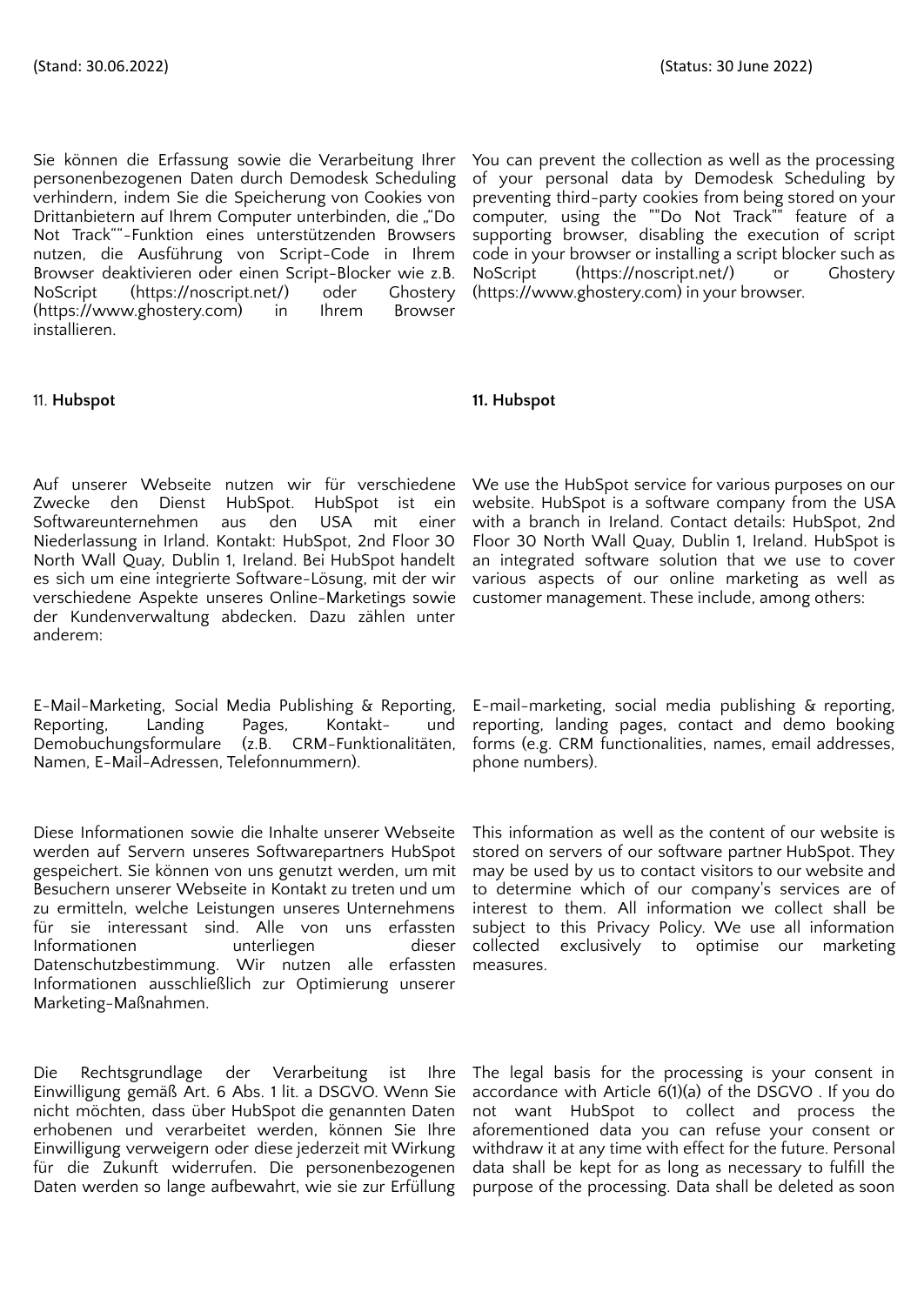des Verarbeitungszwecks erforderlich sind. Die Daten as they are no longer required to achieve the purpose for werden gelöscht, sobald sie für die Zweckerreichung which they were collected. nicht mehr erforderlich sind.

### **12. Kontaktformular & Warteliste 12. Contact Form & Waiting List**

Auf unserer Webseite ist ein Kontaktformular vorhanden, welches für die elektronische Kontaktaufnahme genutzt werden kann. Nehmen Sie diese Möglichkeit wahr, so werden die in der Eingabemaske eingegeben Daten an uns übermittelt und gespeichert. Das sind folgender Daten:

● Anrede ● Title

- 
- 
- 
- 
- 

Diese Angaben nutzen wir, um Ihre Anfrage zu bearbeiten und Ihnen zu antworten. Optional können Sie auch Ihren Namen sowie den Namen Ihres Hotels angeben. Diese Daten nutzen wir, um Sie persönlich anzusprechen, Ihre Anfrage Ihnen sowie Ihrer Firma zuzuordnen.

Rechtsgrundlage für die Verarbeitung der Daten ist Art. 6 Abs. 1 lit. f DSGVO. Wir haben ein berechtigtes Interesse daran, im Kontakt mit den Nutzern der Webseite zu sein und an uns gerichtete Anliegen zu beantworten. Sofern Sie Anfragen zu einer vertraglichen Leistung/Bestellung haben, erfolgt die Datenverarbeitung auf Grundlage von Art. 6 Abs. 1 lit. b DSGVO. Die Datenverarbeitung ist dann zur Durchführung (vor-)vertraglicher Maßnahmen erforderlich.

bereitgestellte E-Mail-Adresse möglich. In diesem Fall e-mail address. In this case, the personal data

A contact form is available on our website, which can be used for contacting us electronically. If you take advantage of this option, the data entered in the input mask will be transmitted to us and stored. These are the following data:

- 
- **Vorname** First name
- **Name a** Last name **a** Last name
- Firmenname **business and the Company name Company name**
- E-Mail Adresse E-mail address
- Kreditkartenvolumen Credit card volume

We use this information to process your request and respond to you. Optionally, you can also enter your name as well as the name of your hotel. We use these data to address you personally and to assign your enquiry to you and your company.

The legal basis for the processing of the data is Article 6(1)(f) of the DSGVO . We have a legitimate interest in being in contact with the users of the website and in responding to concerns directed to us. If you have enquiries about a contractual service/order, the data processing shall be based on Article 6(1)(b) of the DSGVO The data processing is then necessary for the implementation of (pre-)contractual measures.

Alternativ ist eine Kontaktaufnahme über die Alternatively, it is possible-to-contact-us-via-the-provided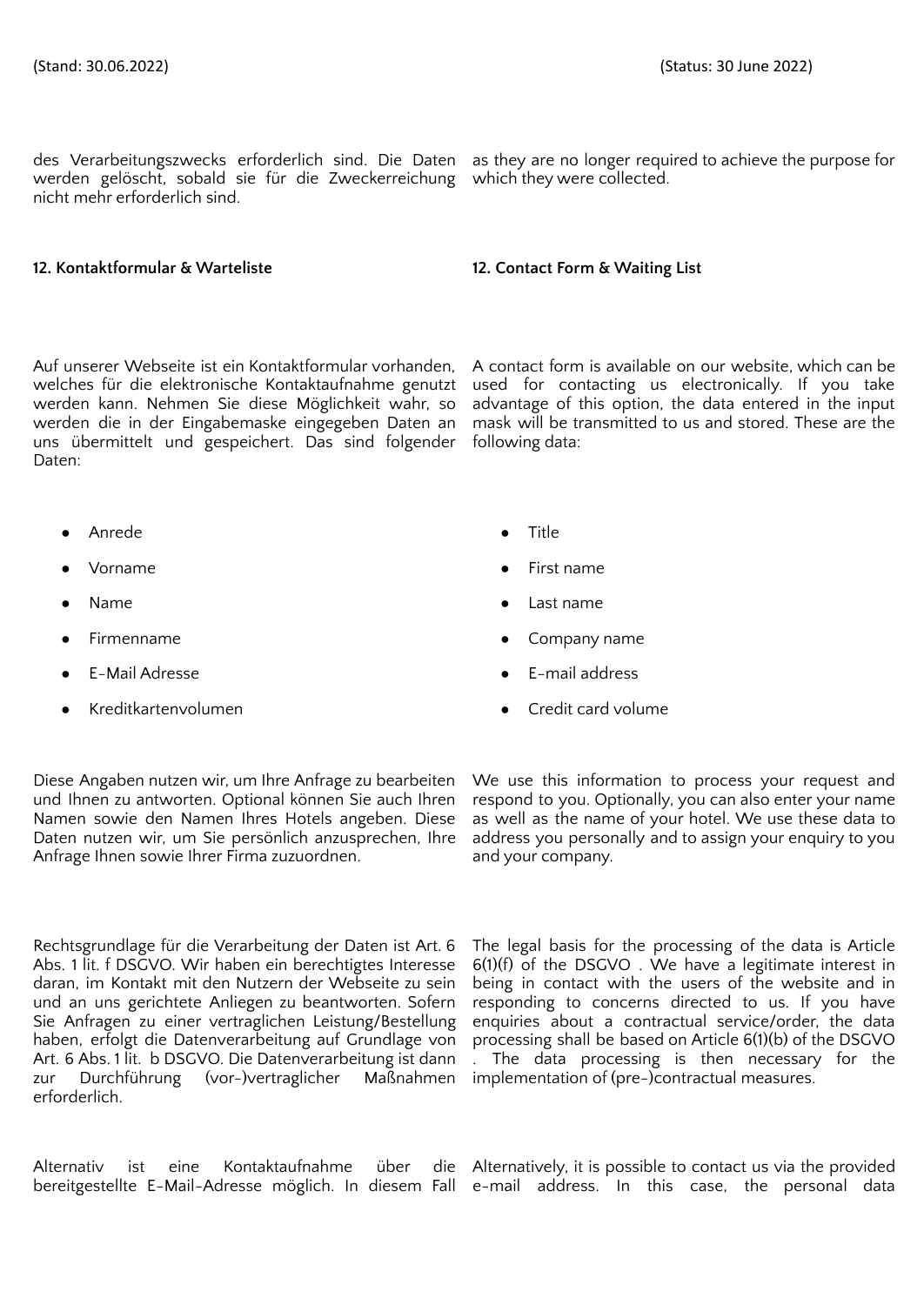werden die mit Ihrer E-Mail übermittelten personenbezogenen Daten gespeichert. Darüber hinaus ist es auch möglich, unter der im Kontaktformular angegebenen Telefonnummer mit uns in Kontakt zu treten. Dabei werden möglicherweise ebenfalls die o.g. Daten von unseren Mitarbeitern erhoben. Die Daten werden ausschließlich für die Verarbeitung der Konversation verwendet.

#### 13. **Kontaktaufnahme: Online Demo/Meeting 13. Contact: Online Demo/Meeting**

Wenn Sie den Funktionsumfang von pliant kennenlernen und vorab testen möchten, können Sie mit uns Kontakt aufnehmen und eine Demo buchen. Im hierfür bereitgestellten speziellen Kontaktformular benötigen wir von Ihnen als Pflichtangabe Ihren Namen, Ihre E-Mail-Adresse und den Namen Ihres Unternehmens. Diese Daten benötigen wir, um auf Ihre Anfrage zu antworten, Sie persönlich anzusprechen und Ihre Anfrage Ihnen und Ihrem Unternehmen zuzuordnen. Sie können uns freiwillig Ihre Telefonnummer mitteilen, damit wir Sie bei Rückfragen ggf. telefonisch kontaktieren können. Ihre Daten werden nach abschließender Bearbeitung Ihrer Anfrage gelöscht. Dies ist der Fall, wenn sich aus den Umständen entnehmen lässt, dass der betroffene Sachverhalt abschließend geklärt ist und sofern keine gesetzlichen Aufbewahrungspflichten entgegenstehen.

Rechtsgrundlage für die Verarbeitung der Daten ist Art. 6 Abs. 1 lit. f DSGVO. Wir haben ein berechtigtes Interesse daran, an uns gestellte Fragen zu unseren Angeboten zu beantworten und auf Anfrage über unsere Lösungen zu informieren. Zielt Ihre Anfrage auf den Abschluss eines Vertrages ab, so ist zusätzliche Rechtsgrundlage für die Verarbeitung Art. 6 Abs. 1 lit. b DSGVO. Die Datenverarbeitung ist dann zur Durchführung (vor-)vertraglicher Maßnahmen erforderlich.

#### **14. Newsletter 14. Newsletter**

transmitted via your e-mail will be stored. In addition, it is also possible to contact us via the telephone number provided in the contact form. In the process, the above-mentioned data may also be collected from our employees. The data will be used exclusively for processing the conversation.

If you would like to get to know the functional scope of pliant and test it in advance, you can contact us and book a demo. In the special contact form provided for this purpose, we require your name, e-mail address and the name of your company as mandatory information. We need this data to respond to your enquiry, to address you personally and to allocate your enquiry to you and your company. You can voluntarily provide us with your telephone number so that we can contact you by telephone if we have any queries. Your data will be deleted after your request has been processed. This is the case when it is clear from the circumstances that the matter in question has been conclusively clarified and provided that there are no statutory retention obligations to the contrary.

The legal basis for the processing of the data is Article 6(1)(f) of the DSGVO . We have a legitimate interest in answering questions directed to us about our offers and in providing information about our solutions upon request. If your enquiry is aimed at the conclusion of a contract, the additional legal basis for the processing shall be Article 6 (1)(b) of the DSGVO . The data processing is then necessary for the implementation of (pre-) contractual measures.

In unserer Webseite haben Sie die Möglichkeit, sich für unsere kostenlosen Newsletter anzumelden. Für die Anmeldung benötigen wir Ihre E-Mail-Adresse. Diese verwenden wir, um Ihnen den Newsletter zuzuschicken. After sending the registration form you will receive a

On our website you have the possibility to subscribe to our free newsletter. For the registration we need your e-mail address. We use this to send you the newsletter.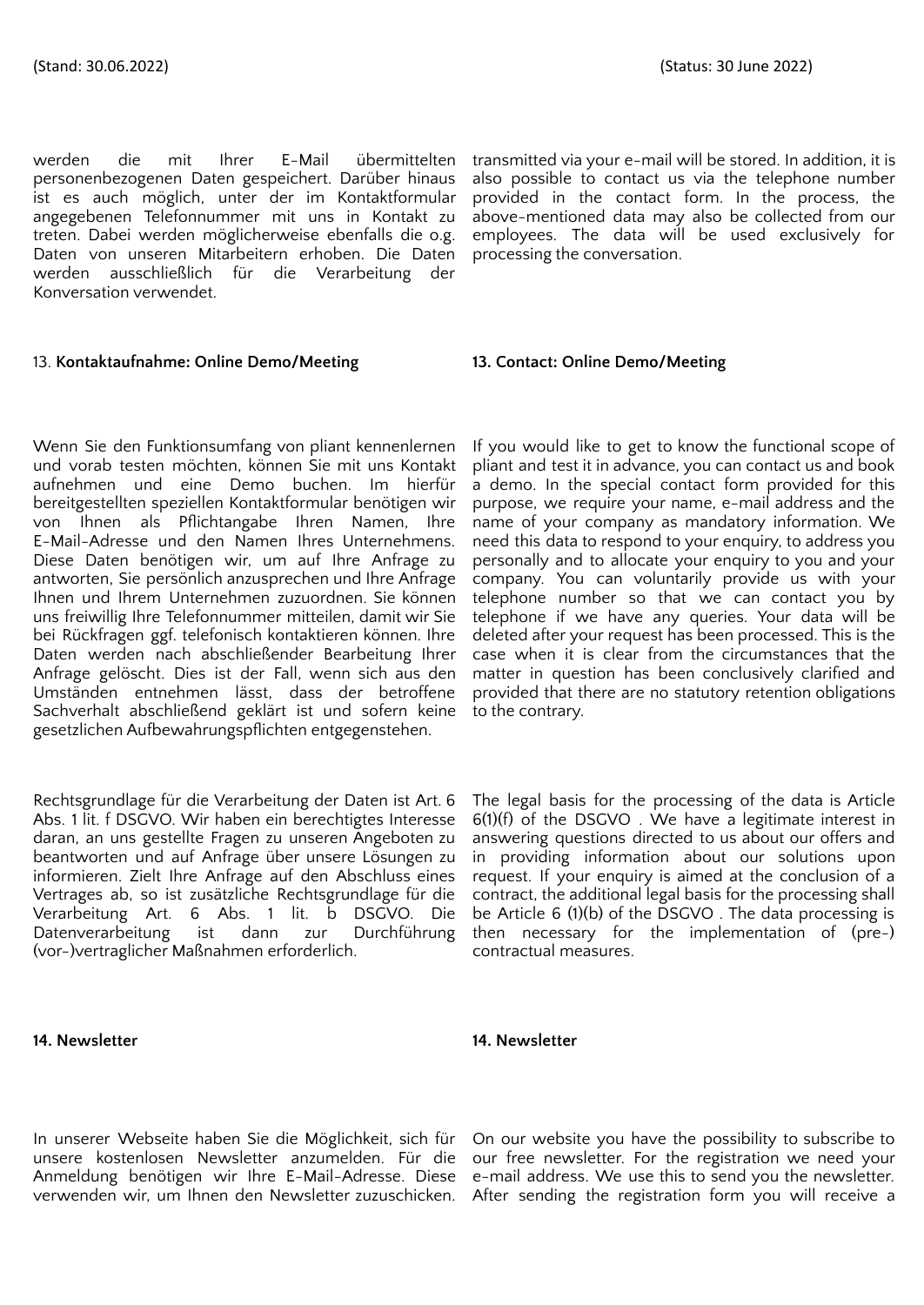Nach Absenden des Anmeldeformulars erhalten Sie von uns eine Bestätigungs-E-Mail. Die Anmeldung wird erst wirksam, wenn Sie auf den Link in der Bestätigungs-E-Mail geklickt haben (sog. Double-Opt-in-Verfahren). Sie können sich jederzeit vom Newsletter abmelden. Nutzen Sie hierfür einfach den Link zur Abbestellung am Ende jeder E-Mail oder senden Sie eine E-Mail an info@getpliant.com. Ihre E-Mail-Adresse wird dann aus dem Verteilersystem gelöscht. Rechtsgrundlage für die Datenverarbeitung ist Art. 6 Abs. 1 lit. a DSGVO (Einwilligung). Ihre Einwilligung können Sie jederzeit widerrufen.

### **15. Aufzeichnung von Online-Meetings**

Sofern Sie und die weiteren Teilnehmer uns Ihre Einwilligung hierzu erteilen, zeichnen wir mit Ihnen geführte Online-Meetings (insbesondere, aber nicht abschließend: Verkaufsgespräche, Demo-Meetings zur Präsentation von pliant) auf Grundlage von Art. 6 Abs. 1 lit. a DSGVO zu Qualitäts-, Schulungs- und Überprüfungszwecken auf. Im Falle der vorliegenden Einwilligungen werden die gemeinsam genutzten Bildschirme mit Inhalten (z. B. Präsentationen), die Besprechungsteilnehmer mit ihren Beiträgen (Video- und Audiodaten) sowie der Chat aufgezeichnet. Sie haben das Recht, Ihre Einwilligung jederzeit zu widerrufen. Bitte beachten Sie, dass der Widerruf nur für die Zukunft wirksam ist. Verarbeitungen, die vor dem Widerruf stattgefunden haben, sind davon nicht betroffen. Sie erhalten vor jeder Sitzung die Möglichkeit, der Aufzeichnung zuzustimmen oder sie abzulehnen. Die Einwilligung ist freiwillig. Wenn Sie der Aufzeichnung nicht zustimmen, findet keine Aufzeichnung statt. Die Aufzeichnungen werden für einen Zeitraum von 30 Tagen von uns oder einem streng weisungsgebundenen Auftragsverarbeiter gespeichert und dann automatisch gelöscht.

confirmation e-mail from us. The registration only becomes effective when you have clicked on the link in the confirmation e-mail (so-called double opt-in procedure). You can unsubscribe from the newsletter at any time. To do so, simply use the unsubscribe link at the end of each email or send an email to info@getpliant.com. Your e-mail address will then be deleted from the distribution system. The legal basis for data processing is Article 6 (1)(a) of the DSGVO (consent). You can revoke your consent at any time.

### **15. Online meeting recording**

If you and the other participants of the meeting give us your consent to do so, we record online meetings (in particular, but not conclusively: sales calls, demo meetings for the presentation of pliant) on the basis of Art. 6 (1) lit. a GDPR for quality, training and review purposes. In the case of the given consents, the shared screens with content (e.g. presentations), the meeting participants with their contributions (video and audio data) and the chat are recorded. You have the right to withdraw your consent at any time. Please note that the withdrawal is only effective for the future. Processing that took place before the withdrawal is not affected. Before each meeting, you are given the opportunity to consent or decline the recording. Consent is voluntary. If you do not agree to the recording, no recording will take place. The recordings are stored for a period of 30 days by us or a strictly instructed processor and then automatically deleted.

### **16. Speicherdauer**

### **16.Period of Retention**

Sofern wir nicht im Einzelnen bereits über die Speicherdauer informiert haben, löschen wir personenbezogene Daten, wenn sie für die vorgenannten Verarbeitungszwecke nicht mehr erforderlich sind und

Unless we have already informed you in detail about the retention period, we delete personal data when they are no longer required for the aforementioned processing purposes and no legal retention obligations prevent deletion.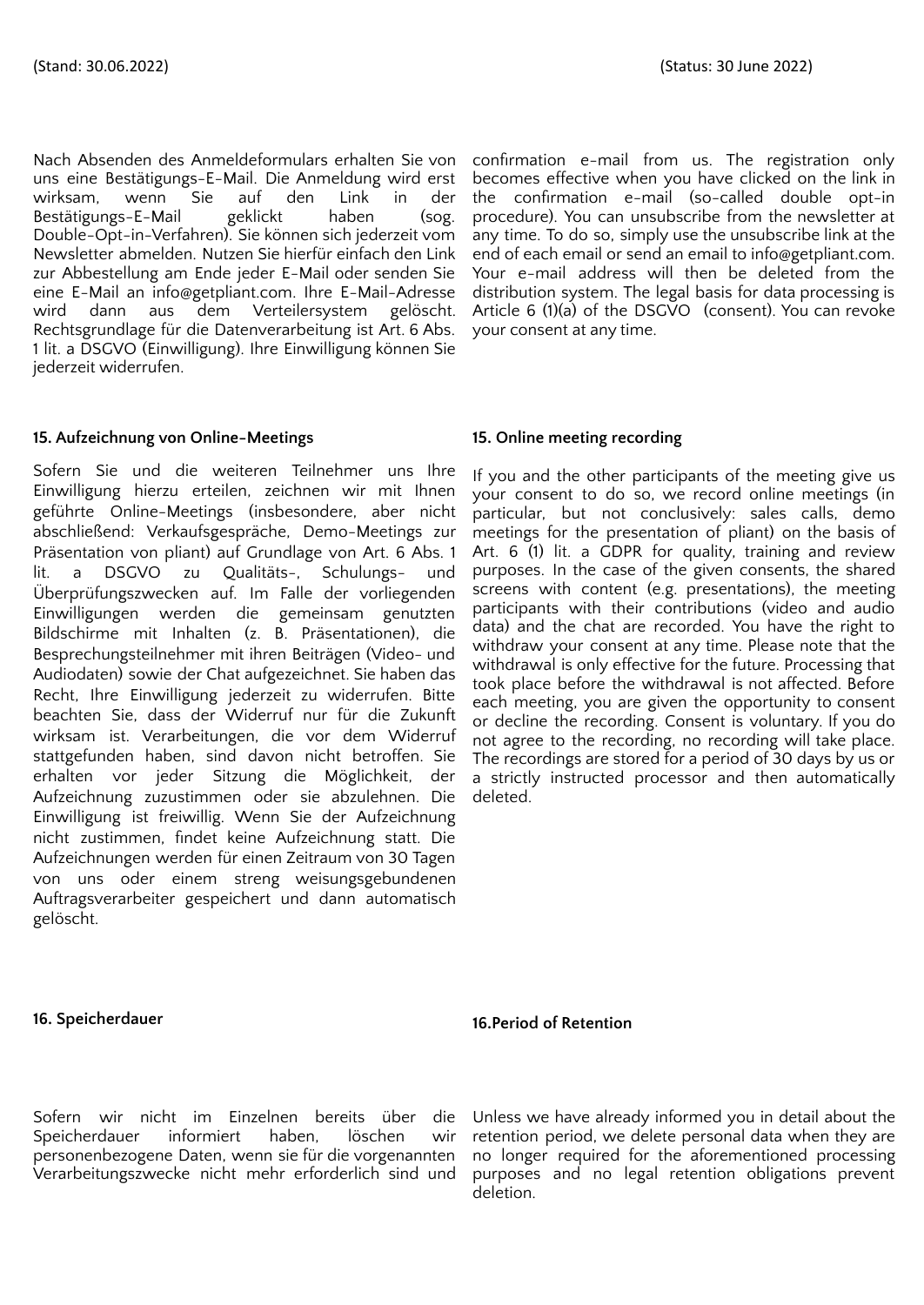keine gesetzlichen Aufbewahrungspflichten einer Löschung entgegenstehen.

### **18.Weitere Auftragsverarbeiter 18. Other Processors**

Wir geben Ihre Daten im Rahmen einer Auftragsverarbeitung gem. Art. 28 DSGVO an Dienstleister weiter, die uns beim Betrieb unserer Webseiten und der damit zusammenhängenden Prozesse unterstützen. Unsere Dienstleister sind uns gegenüber streng weisungsgebunden und entsprechend vertraglich verpflichtet. Dies sind Dienstleister der folgenden service providers in the following categories: Kategorien:

- Hosting-Dienstleister/ Cloud-Dienstleister für den Betrieb unserer Server
- Entwicklungsdienstleister für Programmierung, Entwicklung, Wartung und Support von Software-Anwendungen
- E-Mail-Versand-Dienstleister für den Versand von E-Mails im Zusammenhang mit unseren vertraglichen Leistungen
- Dienstleister für die Auslieferung und Erfolgsmessung unserer Webseite
- Werbenetzwerkbetreiber für Werbekampagnen und Anzeige von Onlinewerbung (Remarketing und Retargeting)
- Software-Dienstleister zur Abdeckung verschiedener Aspekte unseres Online-Marketings sowie der Kundenverwaltung
- Consent-Management-Dienstleister zum Einholen/Verwalten von Cookie-Einwilligungen
- Dienstleister zur Gamifizierung der Landingpage -Vorlagen

We pass on your data to service providers who support us in the operation of our websites and the associated processes as part of commissioned processing in accordance with Article 28 of the DSGVO . Our service providers are strictly bound by instructions and contractually obligated to us accordingly. These are

- Hosting service provider/cloud service provider for the operation of our servers
- Development service provider for programming, development, maintenance and support of software applications
- E-mail dispatch service provider for the dispatch of e-mails in connection with our contractual services
- Service provider for the delivery and performance measurement of our website
- Advertising network operator for advertising campaigns and display of online advertising (remarketing and retargeting)
- Software service provider to cover various aspects of our online marketing as well as customer management
- Consent management service provider for obtaining/managing cookie consent
- Gamification of the landing page templates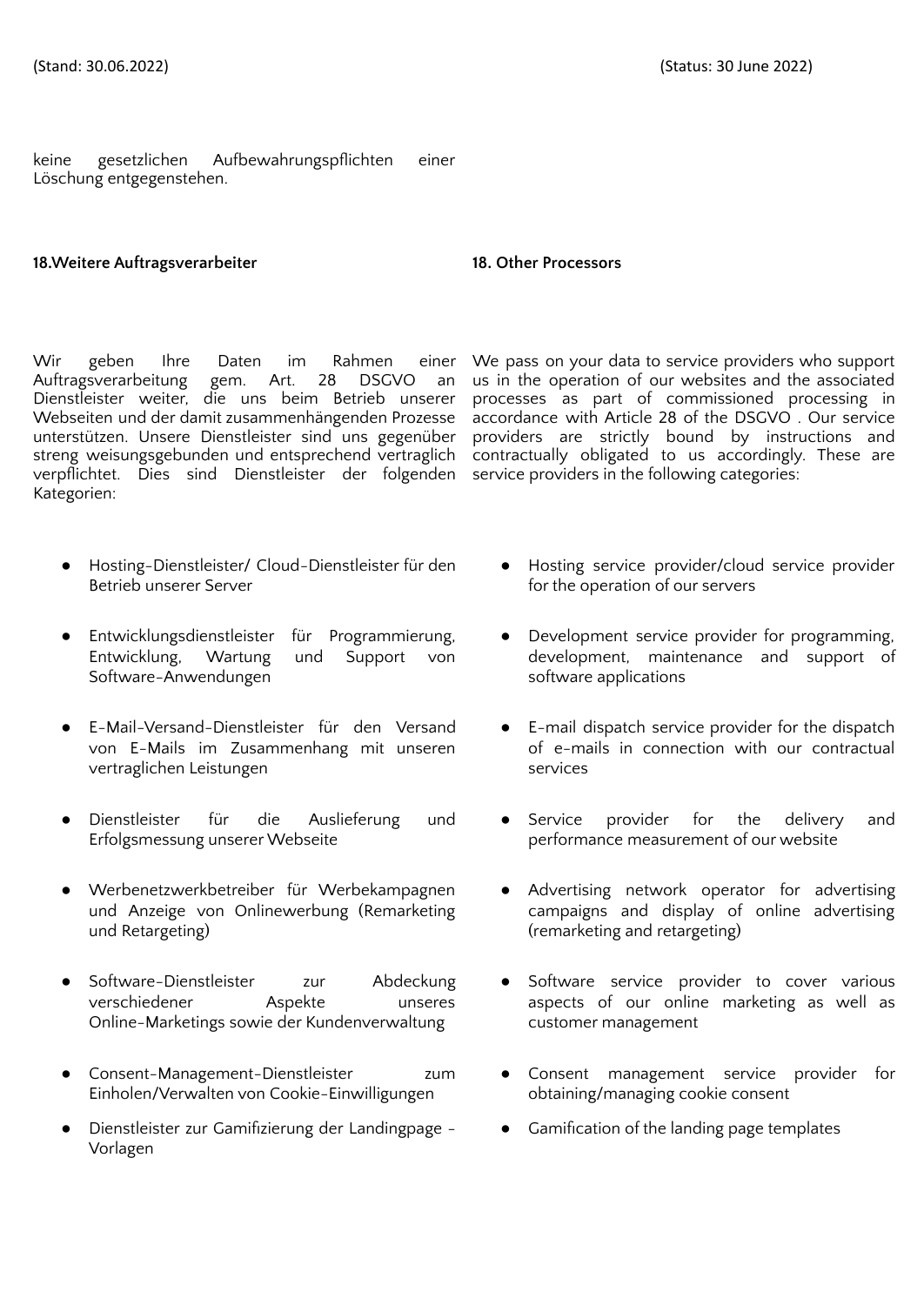- Dienstleister zur Unterstützung bei der Anfragenund Newsletterverwaltung sowie zur Terminvereinbarung
- Dienstleister zur Sicherstellung der IT-Sicherheit Service provider for ensuring IT security
- 
- Service provider to support enquiry and newsletter management as well as scheduling appointments
- 
- Dienstleister im Rahmen des LogIn-Prozesses **•** Service provider within the scope of the log-in process

Die Dienstleister verarbeiten die Daten ausschließlich auf unsere Weisung und sind zur Einhaltung der geltenden Datenschutzbestimmungen verpflichtet worden. Sämtliche Auftragsverarbeiter wurden sorgfältig ausgewählt und erhalten nur in dem Umfang und für den benötigten Zeitraum Zugang zu Ihren Daten, der für die Erbringung der Leistungen erforderlich ist.

Die Server einiger von uns eingesetzten Dienstleister befinden sich in den USA und anderen Ländern außerhalb der Europäischen Union. Unternehmen in diesen Ländern unterliegen einem Datenschutzgesetz, das allgemein personenbezogene Daten nicht in demselben Maße schützt, wie es in den Mitgliedstaaten der Europäischen Union der Fall ist. Es gibt aktuell keinen Beschluss der EU-Kommission, dass Drittländer allgemein ein angemessenes Schutzniveau bieten. Insbesondere ist eine sichere Übermittlung in die USA derzeit nicht vollständig möglich. Soweit Ihre Daten in einem Land verarbeitet werden, welches nicht über ein anerkannt hohes Datenschutzniveau wie die Europäische Union verfügt, stellen wir über vertragliche Regelungen oder andere anerkannte Instrumente sicher, dass das Datenschutzniveau weitestgehend gesichert wird. Mit Datenempfängern in Drittländern schließen wir die von der EU-Kommission für die Verarbeitung von personenbezogenen Daten in Drittländern bereitgestellten Standarddatenschutzklauseln gemäß Art. 46 Abs. 2 lit. c DSGVO ab. Sofern wir Anbieter in unsicheren Drittländern einsetzen und Sie einwilligen, erfolgt die Übermittlung in ein unsicheres Drittland auf Grundlage von Art. 49 Abs. 1 lit. a DSGVO.

The service providers process the data exclusively on our instructions and are obliged to comply with the applicable data protection regulations. All processors have been carefully selected and will only have access to your data to the extent and for the period necessary to provide the services.

The servers of some of the service providers we use are located in the USA and other countries outside the European Union. Companies in these countries are subject to data protection laws that do not generally protect personal data to the same extent as they do in the Member States of the European Union. There is currently no decision by the EU Commission that third countries generally offer an adequate level of protection. In particular, secure transmission to the US is currently not fully possible. If your data are processed in a country that does not have a recognised high level of data protection such as the European Union, we ensure that the level of data protection is secured as far as possible by means of contractual regulations or other recognised instruments. We conclude the standard data protection clauses provided by the EU Commission for the processing of personal data in third countries with data recipients in third countries in accordance with Article 46 (2)(c) of the DSGVO . Insofar as we use providers in insecure third countries and you consent, the transfer to an insecure third country takes place on the basis of Article 49(1)(a) of the DSGVO .

### 18. **Pflicht zur Bereitstellung der Daten 18. Obligation to Provide Data**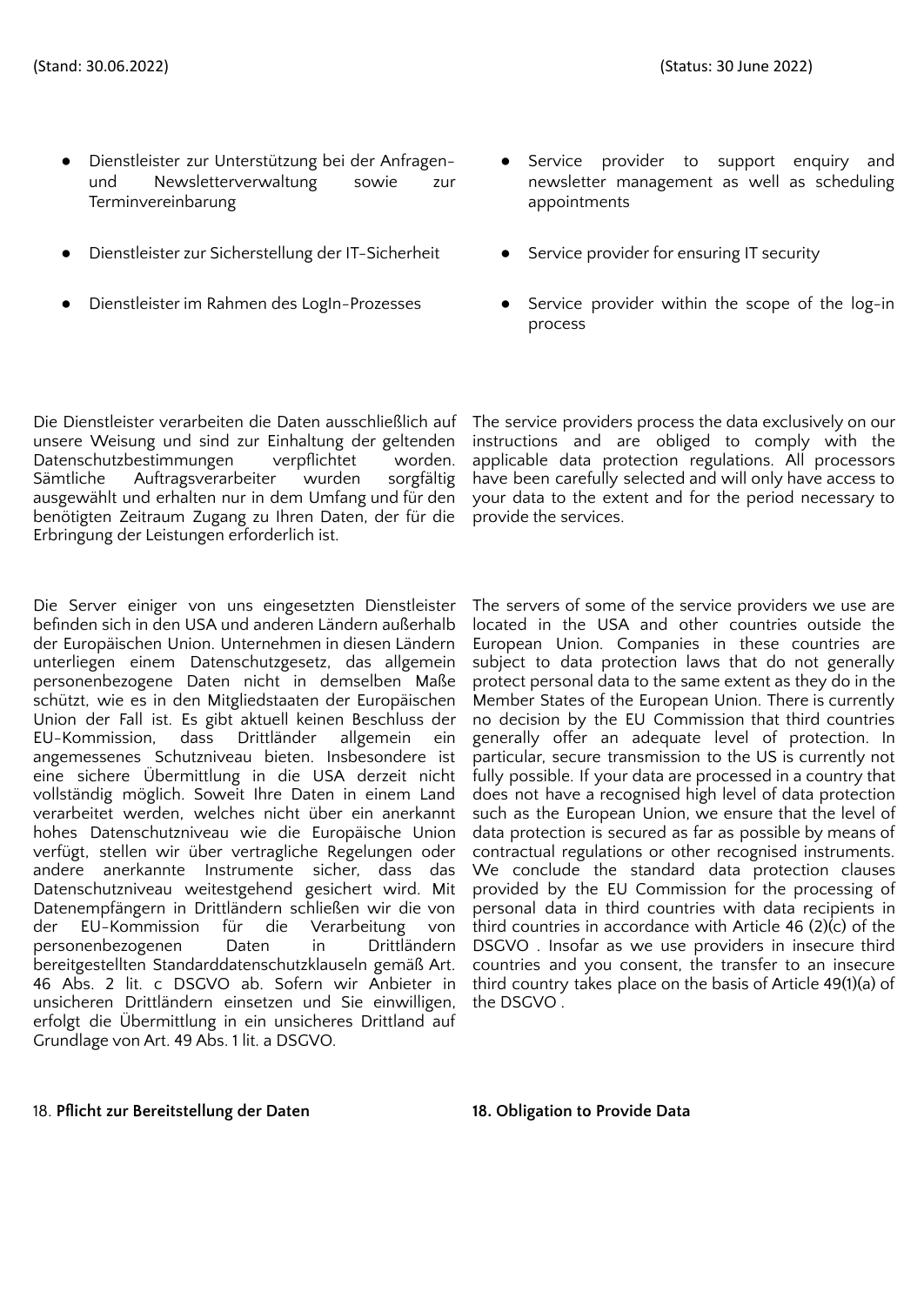Die Bereitstellung Ihrer Daten ist gesetzlich nicht vorgeschrieben und erfolgt freiwillig. Für die Nutzung von bestimmten Services ist die Bereitstellung Ihrer Daten jedoch erforderlich. Das betrifft z.B. die Angabe Ihrer E-Mail-Adresse, ohne die wir nicht auf Ihre elektronische "Demo buchen"-Anfrage reagieren können. Wir informieren Sie bei der Eingabe von Daten, wenn die Bereitstellung für den jeweiligen Service oder die jeweilige Funktion erforderlich ist. Diese Daten sind als Pflichtfelder gekennzeichnet. Bei erforderlichen Daten hat die Nichtbereitstellung zur Folge, dass der betreffende Service oder die betreffende Funktion nicht erbracht werden kann. Bei optionalen Daten kann die Nichtbereitstellung zur Folge haben, dass wir unsere Dienste nicht in gleicher Form und gleichem Umfang wie üblich erbringen können.

The provision of your data is not required by law and is voluntary. However, the provision of your data is necessary for the use of certain services. This applies, for example, to the provision of your e-mail address, without which we cannot respond to your electronic "book a demo" request. We inform you when you enter data if the provision is necessary for the respective service or function. These data are marked as mandatory fields. In the case of required data, failure to provide such data will result in the inability to provide the service or function in question. In the case of optional data, failure to provide such data may mean that we cannot provide our services in the same form and to the same extent as usual.

### **19. Ihre Rechte als betroffene Person 19. Your Rights as a Data Subject**

gewährt die DSGVO Ihnen als betroffene Person you certain rights as a data subject: bestimmte Rechte:

Sie haben das Recht eine Bestätigung darüber zu verlangen, ob Sie betreffende personenbezogene Daten verarbeitet werden; ist dies der Fall, so haben Sie ein Recht auf Auskunft über diese personenbezogenen Daten und auf die in Art. 15 DSGVO im Einzelnen aufgeführten Informationen.

Sie haben das Recht, unverzüglich die Berichtigung Sie betreffender unrichtiger personenbezogener Daten und ggf. die Vervollständigung unvollständiger Daten zu verlangen.

Bei der Verarbeitung Ihrer personenbezogenen Daten When processing your personal data, the DSGVO grants

### Auskunftsrecht (Art. 15 DSGVO) Right of access (Article 15 of the DSGVO)

You have the right to request confirmation as to whether personal data concerning you are being processed; if this is the case, you have the right to be informed about these personal data and to receive the information listed in detail in Article 15 of the DSGVO .

### Recht auf Berichtigung (Art. 16 DSGVO) Right of rectification (Article 16 of the DSGVO )

You have the right to request the correction of any inaccurate personal data relating to you and, where applicable, the completion of any incomplete data without delay.

Recht auf Löschung (Art. 17 DSGVO) Right to erasure (Article 17 of the DSGVO)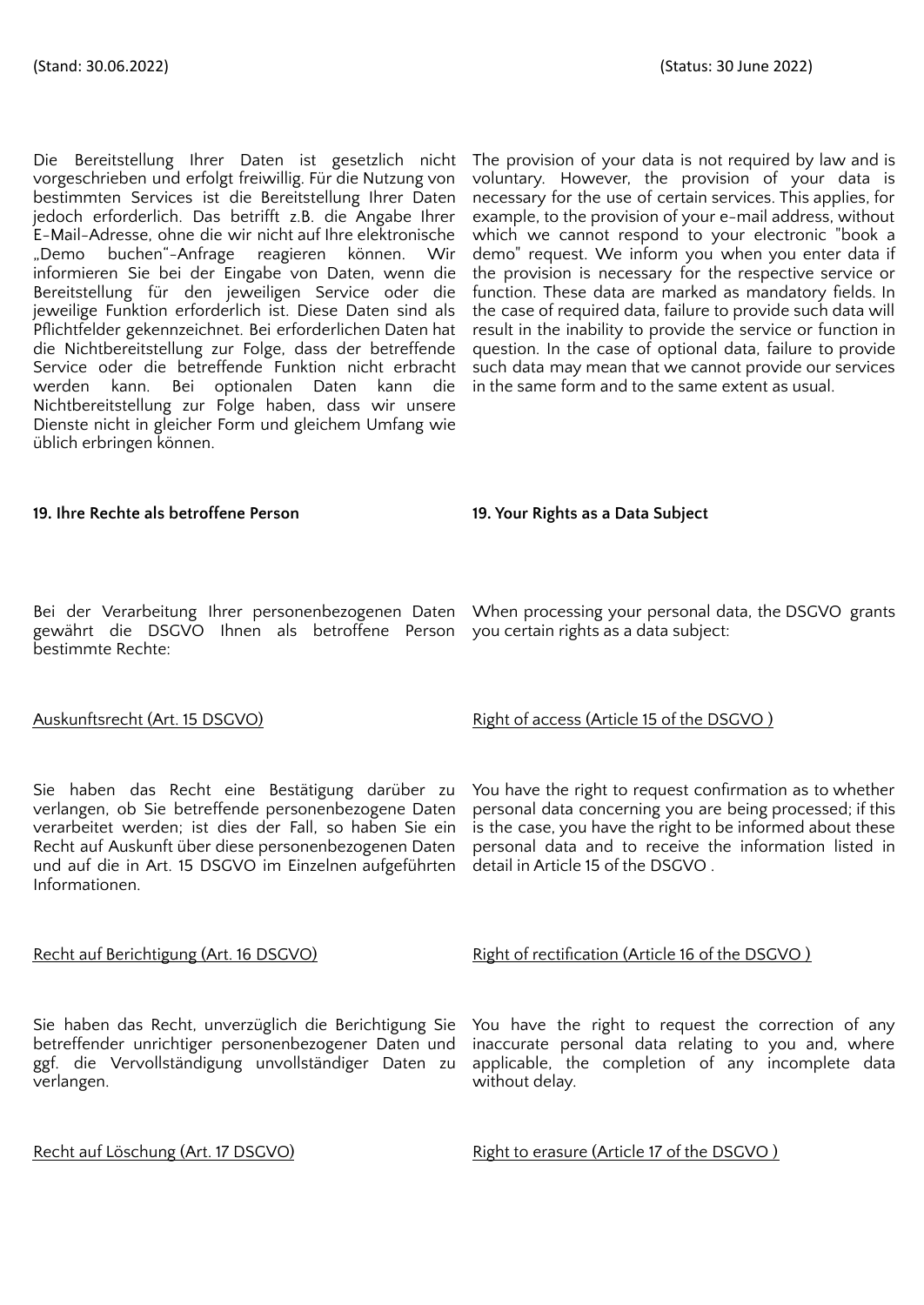Sie haben das Recht, zu verlangen, dass Sie betreffende You have the right to request that personal data personenbezogene Daten unverzüglich gelöscht werden, sofern einer der in Art. 17 DSGVO im Einzelnen aufgeführten Gründe zutrifft.

#### Recht auf Einschränkung der Verarbeitung (Art. 18 DSGVO)

Sie haben das Recht, die Einschränkung der Verarbeitung zu verlangen, wenn eine der in Art. 18 DSGVO aufgeführten Voraussetzungen gegeben ist, z. B. wenn Sie Widerspruch gegen die Verarbeitung eingelegt haben, für die Dauer der Prüfung durch den Verantwortlichen.

In bestimmten Fällen, die in Art. 20 DSGVO im Einzelnen aufgeführt sind, haben Sie das Recht, die Sie betreffenden personenbezogenen Daten in einem strukturierten, gängigen und maschinenlesbaren Format zu erhalten bzw. die Übermittlung dieser Daten an einen Dritten zu verlangen.

**Werden Daten auf Grundlage von Art. 6 Abs. 1 lit. f DSGVO (Datenverarbeitung zur Wahrung berechtigter Interessen) oder auf Grundlage von Art. 6 Abs. 1 lit. e DSGVO (Datenverarbeitung zur Wahrung öffentlichen Interesse oder in Ausübung öffentlicher Gewalt) erhoben, steht Ihnen das Recht zu, aus Gründen, die sich aus Ihrer besonderen Situation ergeben, jederzeit gegen die Verarbeitung Widerspruch einzulegen. Wir verarbeiten die personenbezogenen Daten dann nicht mehr, es sei denn, es liegen nachweisbar zwingende schutzwürdige Gründe für die Verarbeitung vor, die gegenüber Ihren Interessen, Rechten und Freiheiten überwiegen, oder die Verarbeitung dient der Geltendmachung, Ausübung oder Verteidigung von Rechtsansprüchen.**

Beschwerderecht bei einer Aufsichtsbehörde (Art. 77 DSGVO)

concerning you be deleted without delay, provided that one of the reasons listed in detail in Article 17 of the DSGVO applies.

#### Right to the restriction of processing (Article 18 of the DSGVO )

You have the right to request the restriction of processing if one of the conditions listed in Article 18 of the DSGVO applies, for example, if you have objected to the processing, for the duration of the review by the controller.

Recht auf Datenübertragbarkeit (Art. 20 DSGVO) Right to data portability (Article 20 of the DSGVO)

In certain cases, which are listed in detail in Article 20 of the DSGVO , you have the right to receive the personal data concerning you in a structured, common and machine-readable format, or to request the transfer of this data to a third party.

### **Widerspruchsrecht (Art. 21 DSGVO) Right of objection (Article 21 of the DSGVO )**

**If data are collected on the basis of Article 6(1)(f) of the DSGVO (data processing for the protection of legitimate interests), or on the basis of Article 6(1)(e) of the DSGVO (data processing for the protection of public interests, or for the exercise of official authority), you have the right to object to the processing at any time on grounds relating to your particular situation. We will then no longer process the personal data unless there are proven compelling legitimate grounds for the processing which override your interests, rights and freedoms, or the processing serves the assertion, exercise or defence of legal claims.**

Right of appeal to a supervisory authority (Article 77 of the DSGVO )